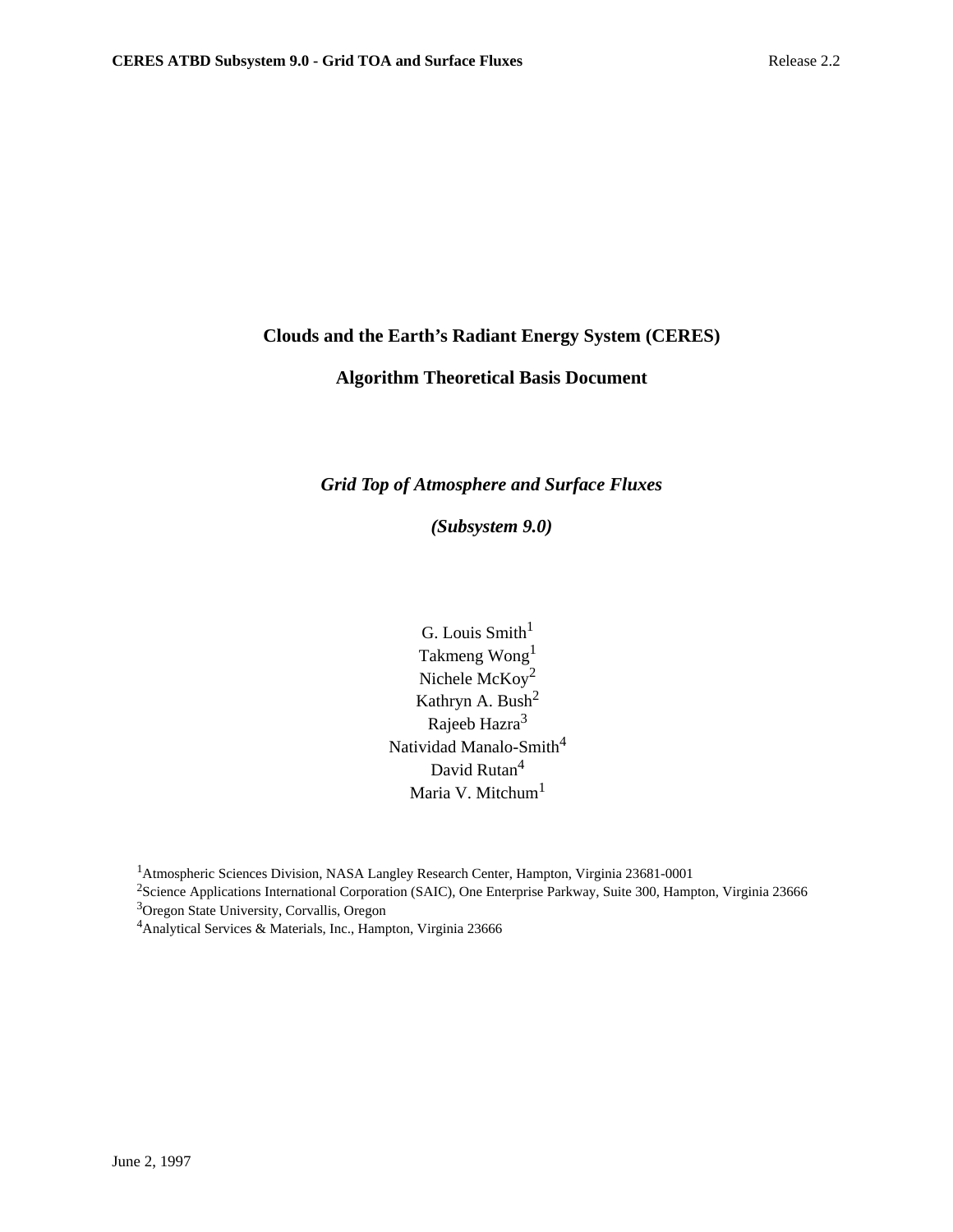

**CERES Top Level Data Flow Diagram**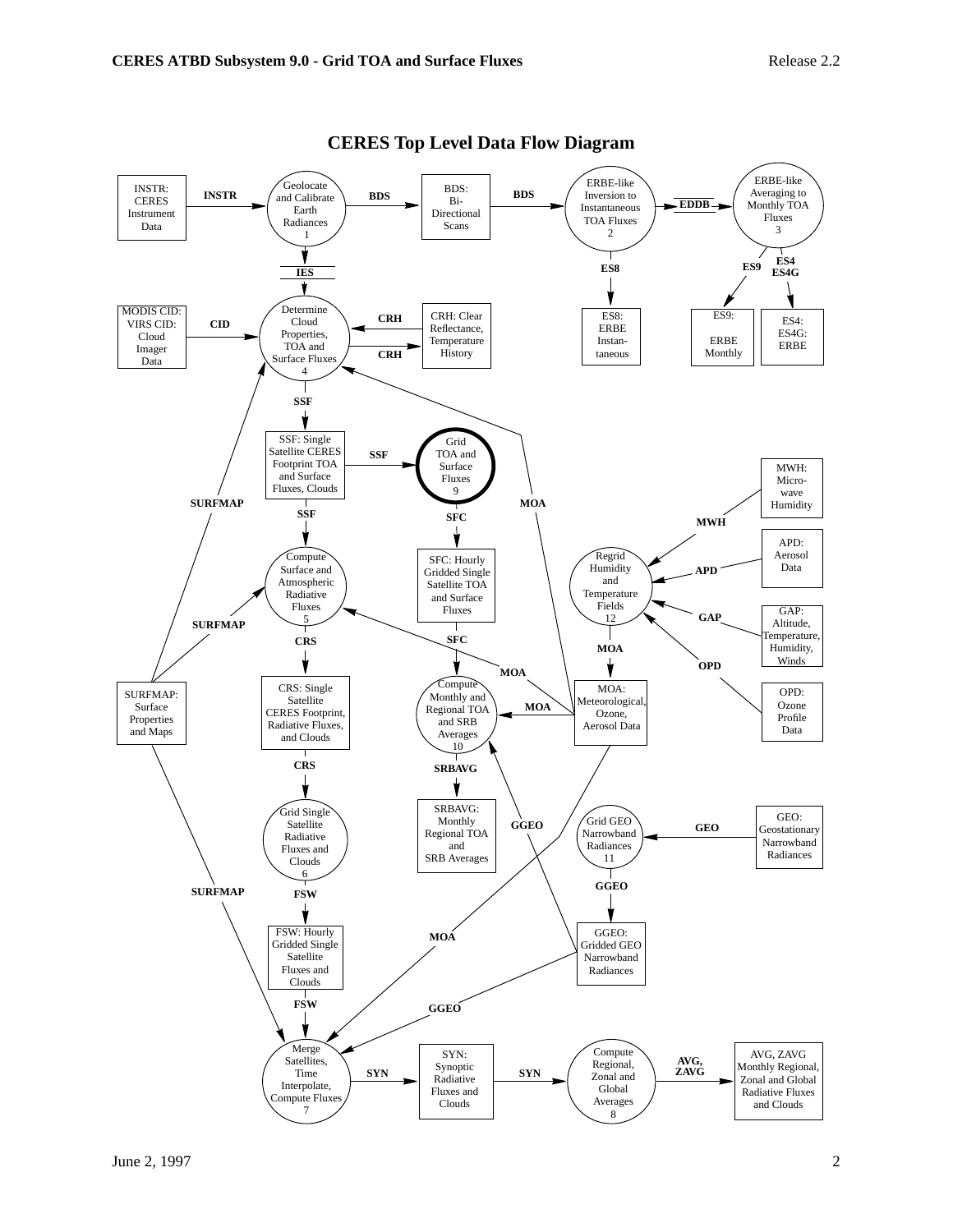#### **Abstract**

*Subsystem 9 provides the transformation from instrument-referenced data to spatially averaged data. The gridding and spatial averaging subsystems perform two major functions. The first is to assign CERES footprints to the proper gridded regions. This assignment is based on the colatitude and longitude of the CERES footprint field of view at the top of the atmosphere. The second major function is to perform spatial averaging of the various radiative fluxes and column-averaged cloud properties over each region. This subsystem uses the SSF archival product from Subsystem 4.0 for input. A CERES footprint is assigned to the appropriate region of a 1<sup>o</sup> x 1<sup>o</sup> equal-angle grid. Fluxes and column-averaged cloud properties are spatially averaged over each region on an hourly basis. Subsystem 9.0 outputs the SFC archival data product, which includes radiative fluxes at the top of the atmosphere and the surface, columnaveraged cloud properties, and angular model scene classes. After passing through this subsystem, the CERES data lose their traceability to specific CERES measurements.*

#### **9.0. Grid Top of Atmosphere and Surface Fluxes**

#### **9.1. Introduction**

 Gridding and averaging over regions for fluxes and other quantities is performed by Subsystems 6.0 and 9.0. Subsystem 9.0 (SFC) performs these functions for fluxes at the top-of-the-atmosphere and at the surface, and for column-averaged cloud properties. Input to the SFC subsystem is the SSF product (see Appendix A), and output is the SFC product (see Appendix B). Surface fluxes that are gridded and averaged in this subsystem have been calculated in Subsystem 4.0 from simple empirical algorithms, rather than from radiative transfer models, as is the case in Subsystem 6.0. The rationale and procedures for gridding and averaging are the same as for Subsystem 6.0, which grids and spatially averages the output of Subsystem 5.0, with the exception that the gridding is calculated on local time. Details of the averaging algorithms are presented in the ATBD for Subsystem 6.0.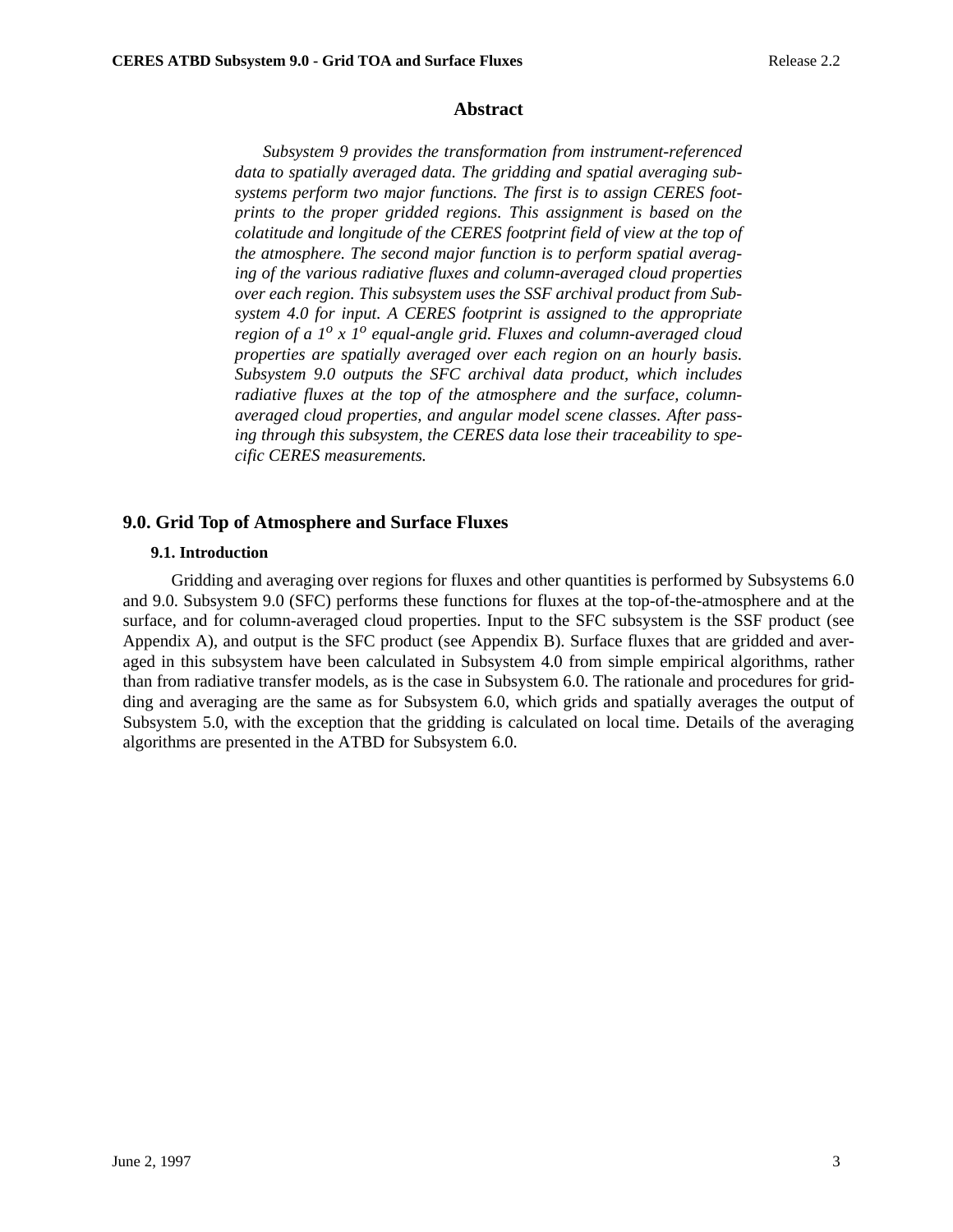# **Appendix A**

## **Input Data Products**

#### **Grid TOA and Surface Fluxes (Subsystem 9.0)**

This appendix describes the data products which are produced by the algorithms in this subsystem. Table A-1 below summarizes these products, listing the CERES and EOSDIS product codes or abbreviations, a short product name, the product type, the production frequency, and volume estimates for each individual product as well as a complete data month of production. The product types are defined as follows:

| Archival products:  | Assumed to be permanently stored by EOSDIS      |
|---------------------|-------------------------------------------------|
| Internal products:  | Temporary storage by EOSDIS (days to years)     |
| Ancillary products: | Non-CERES data needed to interpret measurements |

The following pages describe each product. An introductory page provides an overall description of the product and specifies the temporal and spatial coverage. The table which follows the introductory page briefly describes every parameter which is contained in the product. Each product may be thought of as metadata followed by data records. The metadata (or header data) is not well-defined yet and is included mainly as a placeholder. The description of parameters which are present in each data record includes parameter number (a unique number for each distinct parameter), units, dynamic range, the number of elements per record, an estimate of the number of bits required to represent each parameter, and an element number (a unique number for each instance of every parameter). A summary at the bottom of each table shows the current estimated sizes for metadata, each data record, and the total data product. A more detailed description of each data product will be contained in a user's guide to be published before the first CERES launch.

| Table A-1. Output Product Summary |  |
|-----------------------------------|--|
|-----------------------------------|--|

| <b>Product Code</b> |               | Name                                               | Type     | Frequency | Size, | Monthly  |
|---------------------|---------------|----------------------------------------------------|----------|-----------|-------|----------|
| <b>CERES</b>        | <b>EOSDIS</b> |                                                    |          |           | MВ    | Size, MB |
| <b>SSF</b>          | CER11         | Single Satellite TOA and<br>Surface Fluxes, clouds | Archival | $1/h$ our | 237.6 | 176774.4 |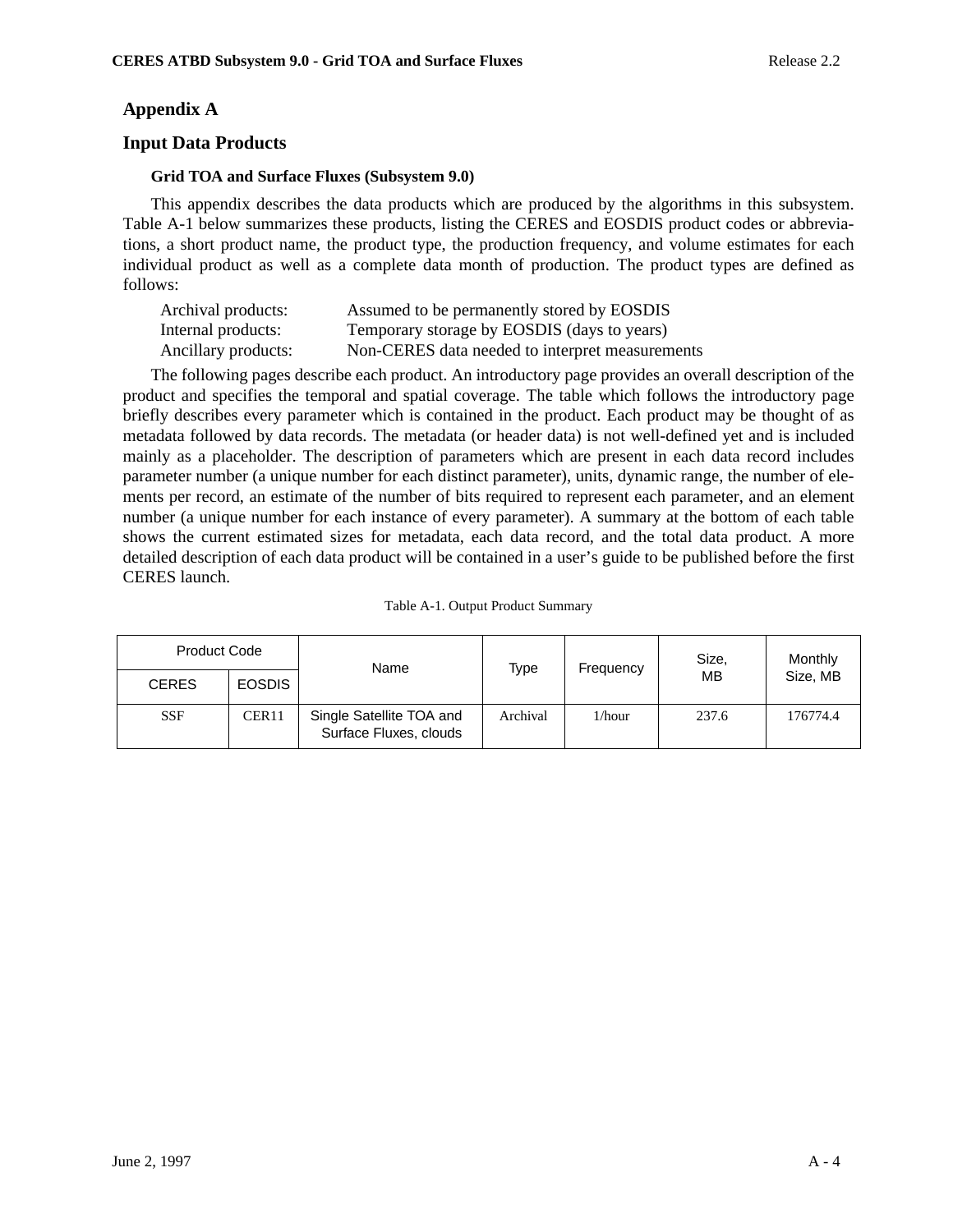### **Single Satellite Footprint, TOA and Sfc Flux, Clouds (SSF)**

EOSDIS Product Code: CER11

The Single Satellite CERES Footprint TOA and Surface Fluxes, Clouds (SSF) is produced from the cloud identification, convolution, inversion, and surface processing for CERES. Each SSF covers a single hour swath from a single CERES scanner (3 channels) mounted on one satellite. The product has a product header and multiple records of 113 parameters or 261 elements for each footprint.

The major categories of data output on the SSF are

CERES footprint geometry and CERES viewing angles CERES footprint radiance and flux (TOA and Surface) CERES footprint area statistics and imager viewing angles CERES footprint clear area statistics CERES footprint cloudy area statistics for two out of four cloud height categories Visible optical depth (mean and standard deviation) Logarithm of visible optical depth (mean and standard deviation) Infrared emissivity (mean and standard deviation) Liquid water path (mean and standard deviation) Ice water path (mean and standard deviation) Cloud top pressure (mean and standard deviation) Cloud effective pressure (mean and standard deviation) Cloud effective temperature (mean and standard deviation) Cloud effective height (mean and standard deviation) Cloud bottom pressure (mean and standard deviation) Water particle radius (mean and standard deviation) Ice particle effective diameter (mean and standard deviation) Particle phase (mean and standard deviation) Vertical aspect ratio (mean and standard deviation) Visible optical depth and IR emissivity (13 percentiles)

CERES footprint cloud overlap conditions (4 conditions)

The SSF is an archival product that will be run daily in validation mode starting with the TRMM launch until sufficient data have been collected and analyzed to produce a production quality set of CERES Angular Distribution Models (CADM). It is estimated that at TRMM launch plus 18 to 24 months, the SSF product will be produced on a routine basis and will be archived within EOSDIS for distribution to the science community.

**Record:** 1/100 Second

**Level:** 2 **Portion of Globe Covered Type:** Archival **File:** Satellite Footprints **Frequency:** 1/Hour **Record:** One Footprint **Time Interval Covered 2008 Portion of Atmosphere Covered File:** 1 Hour **File:** Surface to TOA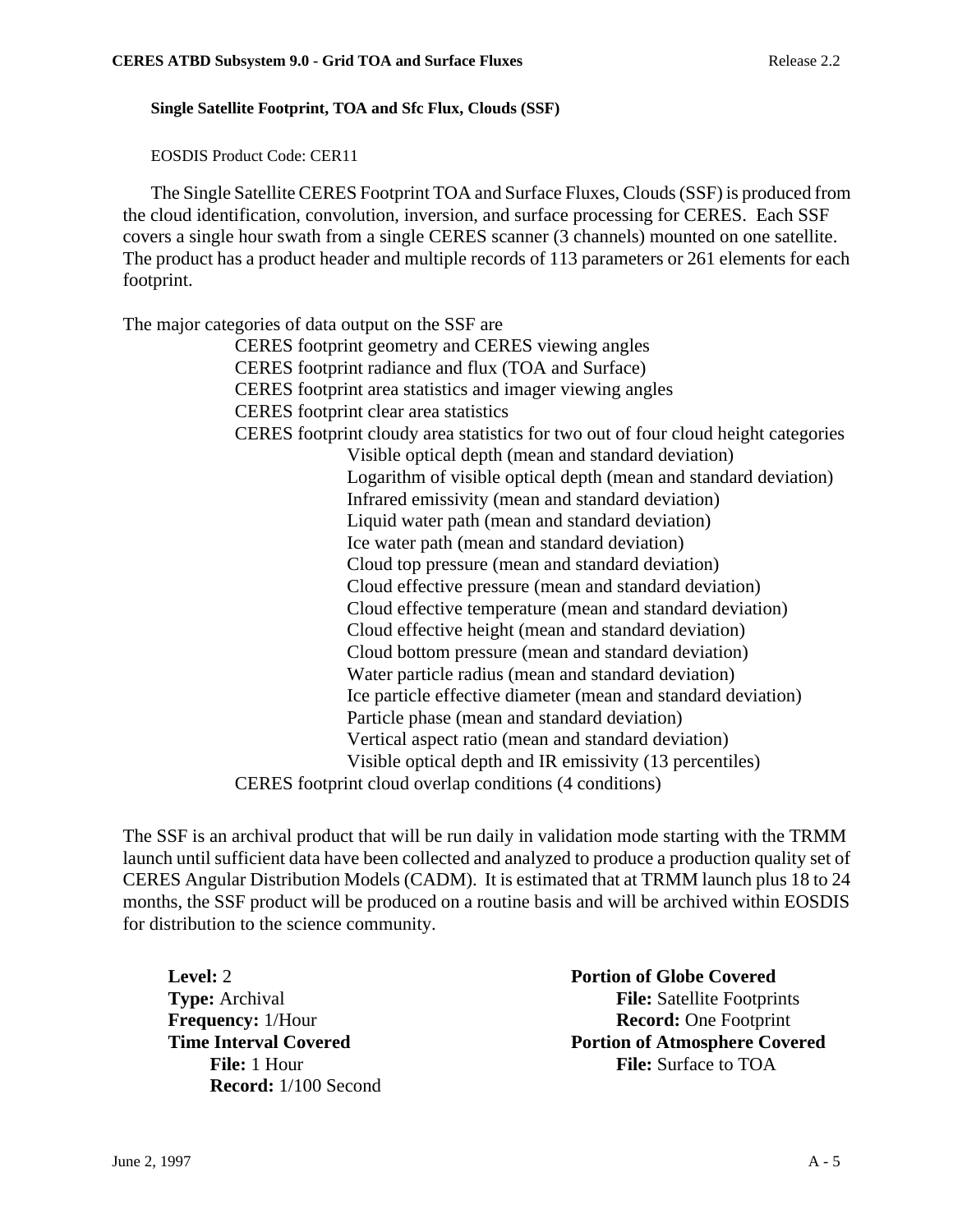| Table A-2. Single Satellite Footprint (SSF)                        |                        |    |                                       |                     |                               |                     |
|--------------------------------------------------------------------|------------------------|----|---------------------------------------|---------------------|-------------------------------|---------------------|
| <b>Description</b>                                                 | <b>Parameter Units</b> |    |                                       | Range               | Elements/                     | Bits/               |
|                                                                    | <b>Number</b>          |    |                                       |                     | Record                        | Elem                |
|                                                                    |                        |    |                                       |                     |                               |                     |
| SSF Header                                                         |                        |    |                                       |                     |                               |                     |
| 1 Day and Time at hour start                                       |                        |    | N/A                                   | <b>ASCII string</b> | 1                             | 216A                |
| 2 Character name of satellite                                      |                        |    | N/A                                   | <b>ASCII string</b> | 1                             | 64A                 |
| 3 Character name of CERES instrument                               |                        |    | N/A                                   | <b>ASCII string</b> | 1                             | 32A                 |
| 4 Character name of high resolution imager instrument              |                        |    | N/A                                   | <b>ASCII string</b> | 1                             | 64A                 |
| 5 Number of imager channels used                                   |                        |    | N/A                                   | 1.20                | 1                             | 16A                 |
| 6 Central wavelengths of imager channels                           |                        |    | μm                                    | $0.4-.15.0$         | 20                            | 32A                 |
| 7 Earth-Sun distance                                               |                        |    | AU                                    | 0.981.02            | 1                             | 32A                 |
| 8 Day and Time IES processed (SS1.0)                               |                        |    | N/A                                   | <b>ASCII string</b> | $\mathbf{1}$                  | 152V                |
|                                                                    |                        |    | N/A                                   | <b>ASCII string</b> | 1                             | 152V                |
| 9 Day and Time Imager Cloud properties processed (SS4-1 - 4.3)     |                        |    |                                       |                     |                               |                     |
| 10 Day and Time Convolution of imager with CERES processed (SS4.4) |                        |    | N/A                                   | <b>ASCII string</b> | 1                             | 152V                |
| 11 Day and Time TOA and Surface Estimation processed (SS4.5 - 4.6) |                        |    | N/A                                   | <b>ASCII string</b> | 1                             | 152A                |
| 12 Number of Footprints in SSF product                             |                        |    | N/A                                   | 0245475             | $\mathbf{1}$                  | 32A                 |
|                                                                    |                        |    |                                       |                     |                               |                     |
| SSF_Record                                                         |                        |    |                                       |                     |                               |                     |
| <b>Footprint Geometry</b>                                          |                        |    |                                       |                     |                               |                     |
| <b>Time and Position</b>                                           |                        |    |                                       |                     |                               |                     |
| 1 Time of observation                                              |                        | 1  | day                                   | $-0.011.01$         | 1                             | 64A                 |
| 2 Radius of satellite from center of Earth at observation          |                        | 2  | km                                    | 6000.8000           | 1                             | 64A                 |
| 3 Colatitude of satellite at observation                           |                        | 3  | deg                                   | 0.180               | 1                             | 32A                 |
| 4 Longitude of satellite at observation                            |                        | 4  | deg                                   | 0.360               | 1                             | 32A                 |
|                                                                    |                        |    |                                       |                     |                               |                     |
| 5 Colatitude of Sun at observation                                 |                        | 5  | deg                                   | 0.180               | 1                             | 32A                 |
| 6 Longitude of Sun at observation                                  |                        | 6  | deg                                   | 0.360               | 1                             | 32A                 |
| 7 Colatitude of CERES FOV at TOA                                   |                        | 7  | deg                                   | 0.180               | 1                             | 32A                 |
| 8 Longitude of CERES FOV at TOA                                    |                        | 8  | deg                                   | 0.360               | 1                             | 32A                 |
| 9 Colatitude of CERES FOV at surface                               |                        | 9  | deg                                   | 0.180               | 1                             | 32A                 |
| 10 Longitude of CERES FOV at surface                               |                        | 10 | deg                                   | 0.360               | 1                             | 32A                 |
| 11 Scan sample number                                              |                        | 11 | N/A                                   | 1.660               | 1                             | 16A                 |
| 12 Packet number                                                   |                        | 12 | N/A                                   | 0.32767             | 1                             | 16A                 |
|                                                                    |                        |    |                                       |                     | 1                             | 32A                 |
| 13 Cone angle of CERES FOV at satellite                            |                        | 13 | deg                                   | 0.90                |                               |                     |
| 14 Clock angle of CERES FOV at satellite wrt inertial velocity     |                        | 14 | deg                                   | 0.360               |                               | 1<br>32A            |
| 15 Rate of change of cone angle                                    |                        | 15 | $deg sec^{-1}$                        | $-100100$           | 1                             | 32A                 |
| 16 Rate of change of clock angle                                   |                        | 16 | $deg sec-1$                           | $-10.10$            |                               | $\mathbf{1}$<br>32A |
| 17 Along-track angle of CERES FOV at TOA                           |                        | 17 | deg                                   | 0.360               |                               | 1<br>32A            |
| 18 Cross-track angle of CERES FOV at TOA                           |                        | 18 | deg                                   | $-90.90$            |                               | $\mathbf{1}$<br>32A |
| 19 X component of satellite inertial velocity                      |                        | 19 | $km \sec^{-1}$                        | $-10.10$            |                               | 1<br>64A            |
| 20 Y component of satellite inertial velocity                      |                        | 20 | $km \sec^{-1}$                        | $-10.10$            |                               | $\mathbf{1}$<br>64A |
| 21 Z component of satellite inertial velocity                      |                        | 21 | $km \sec^{-1}$                        | $-10.10$            | 1                             | 64A                 |
|                                                                    |                        |    |                                       |                     |                               |                     |
| <b>CERES Viewing Angles</b>                                        |                        |    |                                       |                     |                               |                     |
| 22 CERES viewing zenith at TOA                                     |                        | 22 | deg                                   | 0.90                | 1                             | 32A                 |
| 23 CERES solar zenith at TOA                                       |                        | 23 | deg                                   | 0.180               | $\mathbf{1}$                  | 32A                 |
| 24 CERES relative azimuth at TOA                                   |                        | 24 | deg                                   | 0.360               | 1                             | 32A                 |
| 25 CERES viewing azimuth at TOA wrt North                          |                        | 25 | deg                                   | 0.360               | 1                             | 32V                 |
| <b>Surface Map Parameters</b>                                      |                        |    |                                       |                     |                               |                     |
| 26 Altitude of surface above sea level                             |                        | 26 | m                                     | $-100010000$        | 1                             | 32A                 |
| 27 Surface type index                                              |                        | 27 | N/A                                   | 120                 | 8                             | 16A                 |
| 28 Surface type percent coverage                                   |                        | 28 | N/A                                   | 0.100               |                               | 8<br>16A            |
| Scene_Type                                                         |                        |    |                                       |                     |                               |                     |
| 29 CERES SW ADM type for inversion process                         |                        | 29 | N/A                                   | 0.200               | 1                             | 16A                 |
| 30 CERES LW ADM type for inversion process                         |                        | 30 | N/A                                   | 0.600               | 1                             | 16A                 |
|                                                                    |                        |    |                                       |                     |                               |                     |
| 31 CERES WN ADM type for inversion process                         |                        | 31 | N/A                                   | 0.600               |                               | $\mathbf{1}$<br>16A |
| <b>Footprint Radiation</b>                                         |                        |    |                                       |                     |                               |                     |
| <b>CERES Filtered Radiances</b>                                    |                        |    |                                       |                     |                               |                     |
| 32 CERES TOT filtered radiance, upwards                            |                        |    | 32 W m <sup>-2</sup> sr <sup>-1</sup> | 0.700               | 1                             | 321                 |
| 33 CERES SW filtered radiance, upwards                             |                        |    | 33 W m <sup>-2</sup> sr <sup>-1</sup> | $-10.510$           | $\mathbf{1}$                  | 321                 |
| 34 CERES WN filtered radiance, upwards                             |                        | 34 | W $m^{-2}$ sr <sup>-1</sup>           | 0.50                | $\mathbf{1}$                  | 321                 |
| 35 IES quality flags                                               |                        | 35 | N/A                                   |                     | see Table TBD<br>$\mathbf{1}$ | 32A                 |
| <b>CERES Unfiltered Radiances</b>                                  |                        |    |                                       |                     |                               |                     |
|                                                                    |                        |    | 36 $Wm^{-2}$ sr <sup>-1</sup>         |                     |                               |                     |
| 36 CERES SW radiance, upwards                                      |                        |    |                                       | $-10.510$           | 1                             | 32A                 |
| 37 CERES LW radiance, upwards                                      |                        |    | 37 $Wm^{-2}$ sr <sup>-1</sup>         | 0.200               | $\mathbf{1}$                  | 32A                 |
| 38 CERES WN radiance, upwards                                      |                        | 38 | $Wm^{-2}$ sr <sup>-1</sup>            | 0.50                |                               | $\mathbf{1}$<br>32A |
| <b>TOA and Surface Flux</b>                                        |                        |    |                                       |                     |                               |                     |
| 39 CERES SW flux at TOA, upwards                                   |                        | 39 | $Wm^{-2}$                             | 0.1400              | 1                             | 32A                 |
| 40 CERES LW flux at TOA, upwards                                   |                        | 40 | $Wm^{-2}$                             | 0.500               | 1                             | 32A                 |
| 41 CERES WN flux at TOA, upwards                                   |                        | 41 | $Wm^{-2}$                             | 10.400              | 1                             | 32A                 |
| 42 CERES downward SW surface flux, Model A                         |                        | 42 | $Wm^{-2}$                             | 0.1400              | 1                             | 32A                 |
|                                                                    |                        | 43 | $Wm^{-2}$                             |                     |                               |                     |
| 43 CERES downward LW surface flux, Model A                         |                        |    |                                       | 0.700               | 1                             | 32A                 |
| 44 CERES downward WN surface flux, Model A                         |                        | 44 | $Wm^{-2}$                             | 0.700               | 1                             | 32A                 |
| 45 CERES downward nonWN surface flux, Model A                      |                        | 45 | $Wm^{-2}$                             | 0.700               | $\mathbf{1}$                  | 32A                 |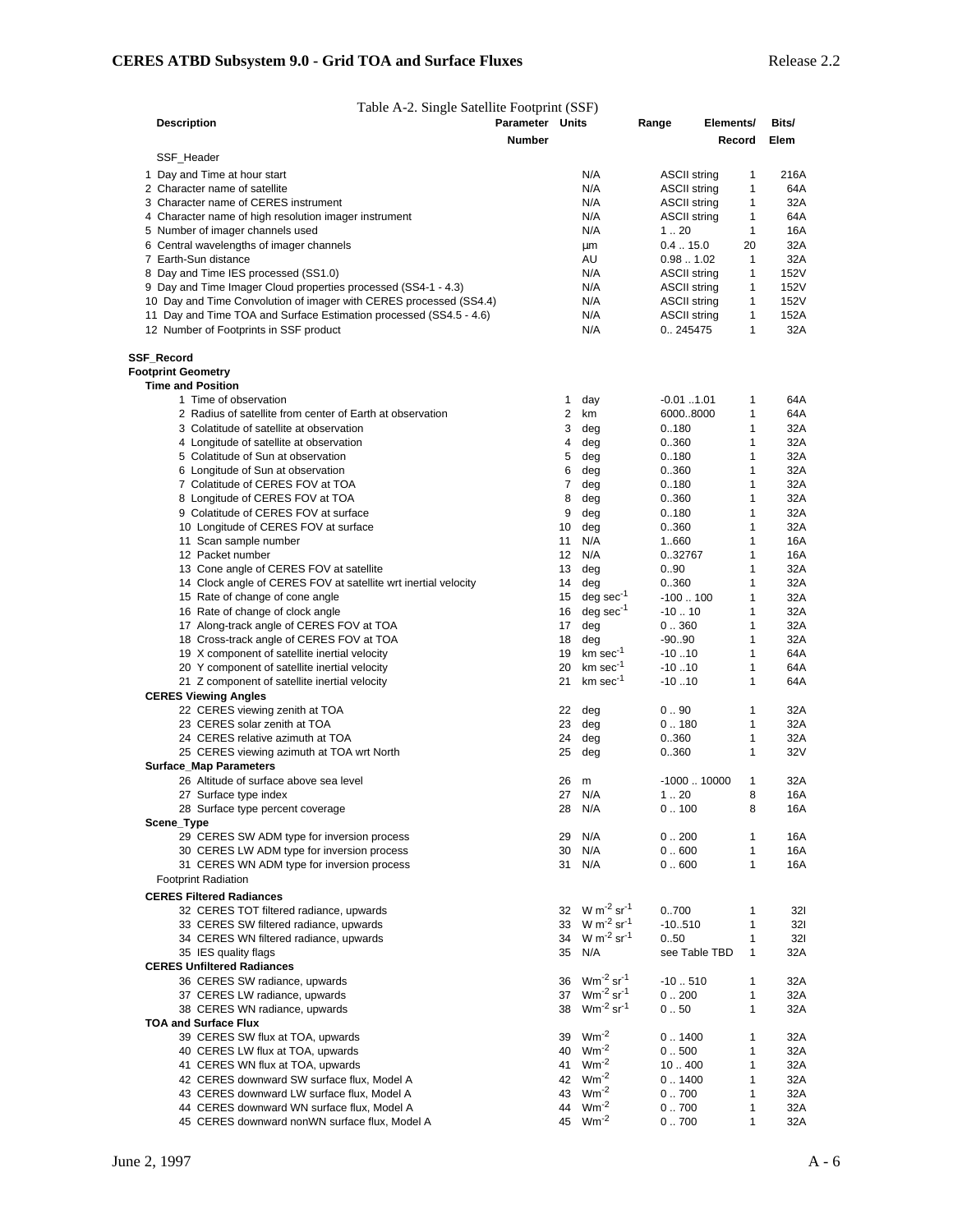#### Table A-2. Single Satellite Footprint (SSF) Continued

| <b>Description</b>          |                                                                     | <b>Parameter Units</b> |             |                                                                 | Range     | Elements/               | Bits/ |                          |
|-----------------------------|---------------------------------------------------------------------|------------------------|-------------|-----------------------------------------------------------------|-----------|-------------------------|-------|--------------------------|
|                             |                                                                     | Number                 |             |                                                                 |           | Record                  | Elem  |                          |
|                             | 46 CERES net SW surface flux, Model A                               |                        | 46          | $Wm^{-2}$                                                       | 0.1400    | 1                       | 32    | A                        |
|                             | 47 CERES net LW surface flux, Model A                               |                        | 47          | $Wm^{-2}$                                                       | $-250.50$ | 1                       | 32    | Α                        |
|                             | 48 CERES downward SW surface flux, Model B (TBD)                    |                        | 48          | $Wm^{-2}$                                                       | 0.1400    | 1                       | 32    | A                        |
|                             | 49 CERES downward LW surface flux, Model B                          |                        | 49          | $Wm^{-2}$                                                       | 0.700     | 1                       | 32    | A                        |
|                             | 50 CERES net SW surface flux, Model B (TBD)                         |                        | 50          | $Wm^{-2}$                                                       | 0.1400    | 1                       | 32    | Α                        |
|                             | 51 CERES net LW surface flux, Model B                               |                        | 51          | $Wm^{-2}$                                                       | -250  50  | 1                       | 32    | Α                        |
|                             | 52 CERES spectral reflectivity                                      |                        | 52          | N/A                                                             | 0.1       | 6                       | 32    | I                        |
|                             | 53 CERES broadband surface albedo                                   |                        | 53          | N/A                                                             | 0.1       | 1                       | 32    | I                        |
|                             | 54 CERES LW surface emissivity                                      |                        | 54          | N/A                                                             | 0.1       | 1                       | 32    | I                        |
|                             | 55 CERES WN surface emissivity                                      |                        | 55          | N/A                                                             | 0.1       | 1                       | 32    | ı                        |
|                             | 56 Imager-based surface skin temperature                            |                        | 56 K        |                                                                 | 175.375   | 1                       | 32    | $\overline{\phantom{a}}$ |
| <b>Full Footprint Area</b>  |                                                                     |                        |             |                                                                 |           |                         |       |                          |
|                             | 57 Number of imager pixels in CERES FOV                             |                        | 57          | N/A                                                             | 0.9000    | 1                       | 16    | A                        |
|                             | 58 Imager percent coverage                                          |                        | 58          | N/A                                                             | 0.100     | 1                       | 16    | A                        |
|                             | 59 Precipitable water                                               |                        | 59          | cm                                                              | 0.00110   | 1                       | 32    | Α                        |
|                             | 60 Shadowed pixels percent coverage (TBD)                           |                        | 60          | N/A                                                             | 0.100     | 1                       | 16    | Α                        |
|                             |                                                                     |                        | 61          | N/A                                                             | TBD       | 1                       | 16    | A                        |
|                             | 61 Notes on general procedure                                       |                        |             | N/A                                                             |           | 1                       | 16    | Α                        |
|                             | 62 Notes on Cloud Algorithms                                        |                        | 62          |                                                                 | TBD       |                         |       |                          |
|                             | 63 Mean imager viewing zenith over CERES FOV                        |                        | 63          | deg                                                             | 0.90      | 1                       | 32    | Α                        |
|                             | 64 Mean imager relative azimuth over CERES FOV                      |                        | 64          | deg                                                             | 0.360     | 1                       | 32    | Α                        |
|                             | 65 Imager channel identifier                                        |                        | 65          | N/A                                                             | 1.20      | 5                       | 16    | Α                        |
|                             | 66 5th percentile of imager radiances over CERES FOV                |                        |             | 66 W m <sup>-2</sup> sr <sup>-1</sup> µm <sup>-1</sup> TBD      |           | 5                       | 32    | V                        |
|                             | 67 Mean of imager radiances over CERES FOV                          |                        | 67          | W m <sup>-2</sup> sr <sup>-1</sup> $\mu$ m <sup>-1</sup> TBD    |           | 5                       | 32    | Α                        |
|                             | 68 95th percentile of imager radiances over CERES FOV               |                        |             | 68 W m <sup>-2</sup> sr <sup>-1</sup> $\mu$ m <sup>-1</sup> TBD |           | 5                       | 32    | V                        |
| <b>Clear Footprint Area</b> |                                                                     |                        |             |                                                                 |           |                         |       |                          |
|                             | 69 Sunglint percent coverage                                        |                        | 69          | N/A                                                             | 0.100     | 1                       | 16    | A                        |
|                             | 70 Snow/Ice percent coverage                                        |                        | 70          | N/A                                                             | 0.100     | 1                       | 16    | Α                        |
|                             | 71 Smoke percent coverage                                           |                        | 71          | N/A                                                             | 0.100     | 1                       | 16    | Α                        |
|                             | 72 Fire percent coverage                                            |                        | 72          | N/A                                                             | 0.100     | 1                       | 16    | Α                        |
|                             | 73 Mean of imager radiances over clear area                         |                        | 73          | W m <sup>-2</sup> sr <sup>-1</sup> $\mu$ m <sup>-1</sup> TBD    |           | 5                       | 32    | Α                        |
|                             | 74 Stddev of imager radiances over clear area                       |                        | 74          | W m <sup>-2</sup> sr <sup>-1</sup> $\mu$ m <sup>-1</sup> TBD    |           | 5                       | 32    | $\overline{\phantom{a}}$ |
|                             | 75 Total aerosol visible optical depth in clear area                |                        | 75          | N/A                                                             | 0.2       | 1                       | 32    | Α                        |
|                             | 76 Total aerosol effective radius in clear area                     |                        | 76          | μm                                                              | 0.20      | 1                       | 32    | Α                        |
|                             | <b>Cloudy Footprint Area</b>                                        |                        |             |                                                                 |           |                         |       |                          |
|                             | Cloud Category Arrays is Array[2] of:                               |                        |             |                                                                 |           |                         |       |                          |
|                             | 77 Cloud category area percent coverage                             |                        | 77          | N/A                                                             | 0.100     | 2                       | 16    | Α                        |
|                             | 78 Cloud category overcast percent coverage                         |                        | 78          | N/A                                                             | 0.100     | $\overline{2}$          | 16    | Α                        |
|                             | 79 Cloud category broken percent coverage                           |                        | 79          | N/A                                                             | 0.100     | $\overline{2}$          | 16    | Α                        |
|                             | 80 Mean of imager radiances for cloud category                      |                        | 80          | W m <sup>-2</sup> sr <sup>-1</sup> $\mu$ m <sup>-1</sup> TBD    |           | $2 \times 5$            | 32    | Α                        |
|                             | 81 Stddev of imager radiances for cloud category                    |                        | 81          | W m <sup>-2</sup> sr <sup>-1</sup> $\mu$ m <sup>-1</sup> TBD    |           | $2 \times 5$            | 32    | $\mathsf{l}$             |
|                             | 82 Mean cloud visible optical depth for cloud category              |                        | 82          | N/A                                                             | 0.400     | $\overline{2}$          | 32    | Α                        |
|                             | 83 Stddev of visible optical depth for cloud category               |                        | 83          | N/A                                                             | TBD       | $\overline{\mathbf{c}}$ | 32    | A                        |
|                             | 84 Mean logarithm of cloud visible optical depth for cloud category |                        | 84          | N/A                                                             | 0.6       | $\overline{2}$          | 32    | Α                        |
|                             | 85 Stddev of logarithm of visible optical depth for cloud category  |                        | 85          | N/A                                                             | TBD       | $\overline{2}$          | 32    | Α                        |
|                             | 86 Mean cloud infrared emissivity for cloud category                |                        | 86          | N/A                                                             | 0.1       | 2                       | 32    | Α                        |
|                             | 87 Stddev of cloud infrared emissivity for cloud category           |                        | 87          | N/A                                                             | TBD       | $\overline{\mathbf{c}}$ | 32    | Α                        |
|                             | 88 Mean liquid water path for cloud category                        |                        | 88          | $g m-2$                                                         | TBD       | 2                       | 32    | A                        |
|                             | 89 Stddev of liquid water path for cloud category                   |                        | 89          | $g m-2$                                                         | TBD       | 2                       | 32    | ν                        |
|                             | 90 Mean ice water path for cloud category                           |                        | 90          | $g m^{-2}$                                                      | TBD       | 2                       | 32    | Α                        |
|                             |                                                                     |                        | 91          | $g m-2$                                                         | TBD       | 2                       | 32    | ν                        |
|                             | 91 Stdev of ice water path for cloud category                       |                        |             |                                                                 | 0.1100    | 2                       |       |                          |
|                             | 92 Mean cloud top pressure for cloud category                       |                        | 92          | hPa                                                             |           |                         | 32    | Α<br>ν                   |
|                             | 93 Stddev of cloud top pressure for cloud category                  |                        | 93          | hPa                                                             | TBD       | 2                       | 32    |                          |
|                             | 94 Mean cloud effective pressure for cloud category                 |                        | 94          | hPa                                                             | 0.1100    | 2                       | 32    | Α                        |
|                             | 95 Stddev of cloud effective pressure for cloud category            |                        | 95          | hPa                                                             | TBD       | 2                       | 32    | Α                        |
|                             | 96 Mean cloud effective temperature for cloud category              |                        | 96          | Κ                                                               | 100350    | 2                       | 32    | Α                        |
|                             | 97 Stddev of cloud effective temperature for cloud category         |                        | 97          | Κ                                                               | TBD       | 2                       | 32    | Α                        |
|                             | 98 Mean cloud effective height for cloud category                   |                        | 98          | km                                                              | 0.20      | 2                       | 32    | Α                        |
|                             | 99 Stddev of cloud effective height for cloud category              |                        | 99          | km                                                              | TBD       | 2                       | 32    | V                        |
|                             | 100 Mean cloud bottom pressure for cloud category                   |                        | 100         | hPa                                                             | 0.1100    | 2                       | 32    | A                        |
|                             | 101 Stddev of cloud bottom pressure for cloud category              |                        | 101         | hPa                                                             | TBD       | 2                       | 32    | V                        |
|                             | 102 Mean water particle radius for cloud category                   |                        | 102         | μm                                                              | TBD       | 2                       | 32    | Α                        |
|                             | 103 Stddev of water particle radius for cloud category              |                        | 103         | μm                                                              | TBD       | 2                       | 32    | Α                        |
|                             | 104 Mean ice particle effective diameter for cloud category         |                        | 104         | μm                                                              | TBD       | 2                       | 32    | Α                        |
|                             | 105 Stddev of ice particle effective diameter for cloud category    |                        | 105 $\mu$ m |                                                                 | TBD       | 2                       | 32    | Α                        |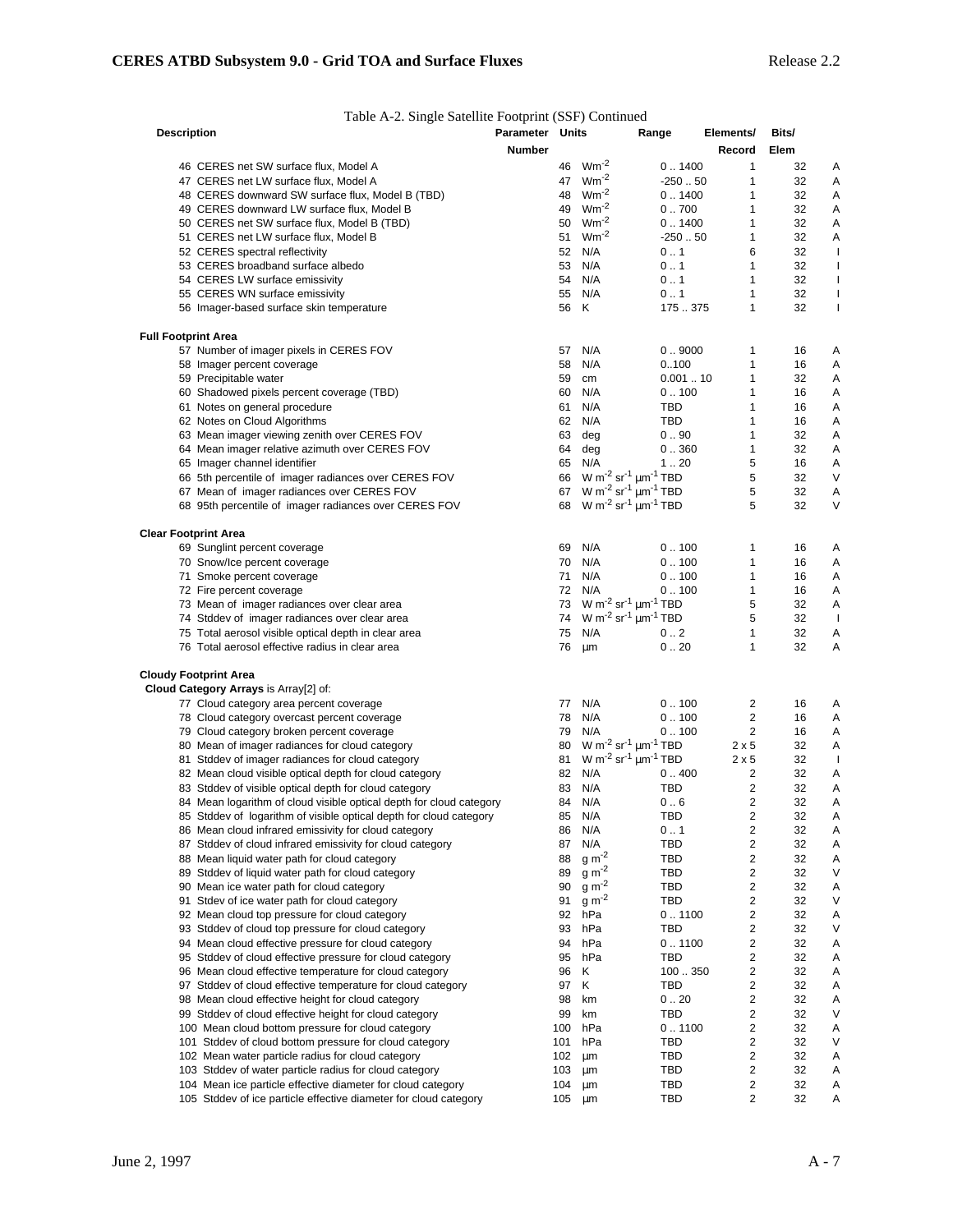| Table A-2. Single Satellite Footprint (SSF) Concluded        |                        |     |     |        |               |       |        |
|--------------------------------------------------------------|------------------------|-----|-----|--------|---------------|-------|--------|
| <b>Description</b>                                           | <b>Parameter Units</b> |     |     | Range  | Elements/     | Bits/ |        |
|                                                              | <b>Number</b>          |     |     |        | Record        | Elem  |        |
| 106 Mean cloud particle phase for cloud category             |                        | 106 | N/A | 01     | 2             | 32    | A      |
| 107 Stddev of cloud particle phase for cloud category        |                        | 107 | N/A | 0.1    | 2             | 32    | V      |
| 108 Mean vertical aspect ratio for cloud category (TBD)      |                        | 108 | N/A | 01     | 2             | 32    | A      |
| 109 Stddev of vertical aspect ratio for cloud category (TBD) |                        | 109 | N/A | TBD    | 2             | 32    | $\vee$ |
| 110 Percentiles of visible optical depth for cloud category  |                        | 110 | N/A | TBD    | $2 \times 13$ | 32    |        |
| 111 Percentiles of IR emissivity for cloud category          |                        | 111 | N/A | TBD    | $2 \times 13$ | 32    |        |
| Overlap Footprint Area                                       |                        |     |     |        |               |       |        |
| 112 Number of imager pixels for overlap condition            |                        | 112 | N/A | 0.9000 | 4             | 16    | Α      |
| 113 Overlap condition weighted area percentage               |                        | 113 | N/A | 0.100  | 4             | 16    | A      |
| <b>Total Meta Bits/File:</b>                                 | 1704                   |     |     |        |               |       |        |
| Total Data Bits/Record:                                      | 7744                   |     |     |        |               |       |        |
| <b>Total Records/File:</b>                                   | 245475                 |     |     |        |               |       |        |
| <b>Total Data Bits/File:</b>                                 | 1900958400             |     |     |        |               |       |        |
| Total MegaBytes / Hour                                       | 237.6                  |     |     |        |               |       |        |
| Total GigaBytes / Day                                        | 5.7                    |     |     |        |               |       |        |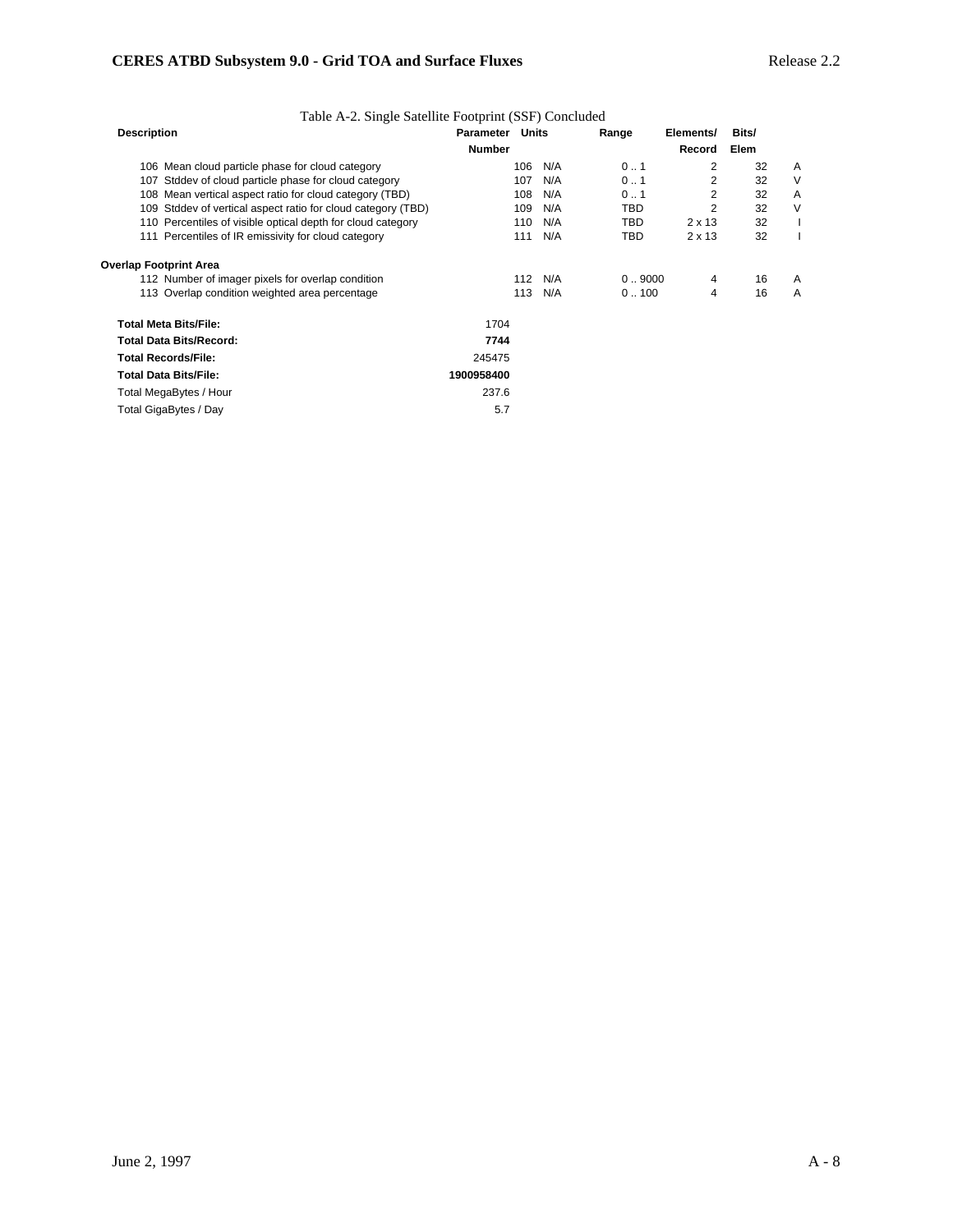## **Appendix B**

## **Output Data Products**

#### **Grid TOA and Surface Fluxes (Subsystem 9.0)**

This appendix describes the data products which are used by the algorithms in this subsystem. The table below summarizes these products, listing the CERES and EOSDIS product codes or abbreviations, a short product name, the product type, the production frequency, and volume estimates for each individual product as well as a complete data month of production. The product types are defined as follows:

Archival products: Assumed to be permanently stored by EOSDIS Internal products: Temporary storage by EOSDIS (days to years) The following pages describe each product. An introductory page provides an overall description of the product and specifies the temporal and spatial coverage. The table which follows the introductory page briefly describes every parameter which is contained in the product. Each product may be thought of as metadata followed by data records. The metadata (or header data) is not well-defined yet and is included mainly as a placeholder. The description of parameters which are present in each data record includes parameter number (a unique number for each distinct parameter), units, dynamic range, the number of elements per record, an estimate of the number of bits required to represent each parameter, and an element number (a unique number for each instance of every parameter). A summary at the bottom of each table shows the current estimated sizes of metadata, each data record, and the total data product. A more detailed description of each data product will be contained in a User's Guide to be published before the first CERES launch.

| <b>Product Code</b> |                   | Name                                                             | Type     | Frequency | Size.     | Monthly  |
|---------------------|-------------------|------------------------------------------------------------------|----------|-----------|-----------|----------|
| <b>CERES</b>        | <b>EOSDIS</b>     |                                                                  |          |           | <b>MB</b> | Size, MB |
| <b>SFC</b>          | CER <sub>12</sub> | <b>Gridded Single Satellite</b><br><b>TOA and Surface Fluxes</b> | Archival | 1/Month   | 38.0      | 6847.2   |

Table B-1. Output Product Summary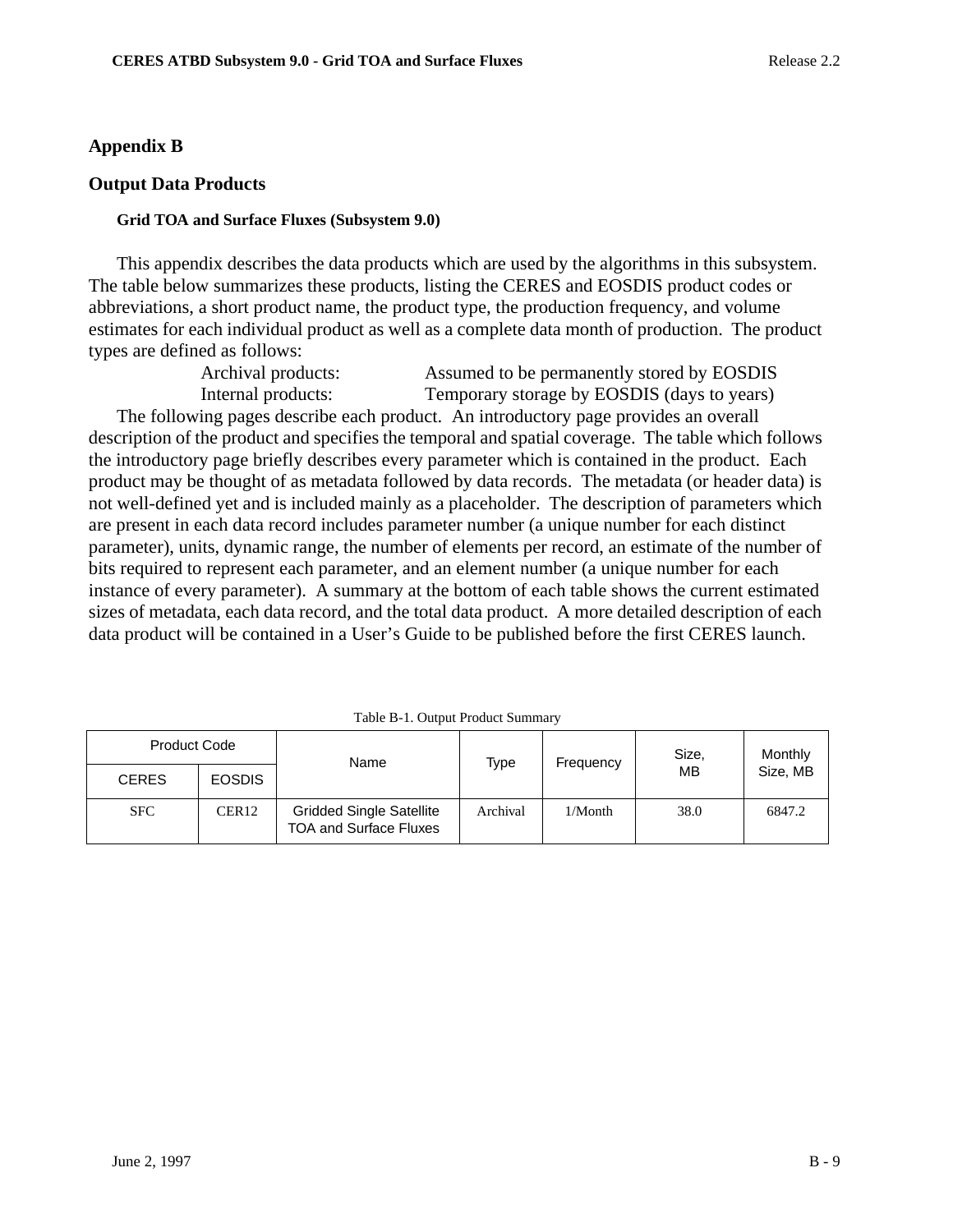#### **Grid TOA and Surface Fluxes (Subsystem 9.0)**

EOSDIS Product Code: CER12

The Monthly Gridded Single Satellite Fluxes and Clouds (SFC) archival data product contains hourly single satellite flux and cloud parameters averaged over 1.0 degree regions. Input to the SFC Subsystem is the Single Satellite CERES Footprint TOA and Surface Fluxes, Clouds (SSF) archival data product. Each SFC covers a single month swath from a single CERES instrument mounted on one satellite. The product has a product header and multiple records; each record contains spatially averaged data for an individual region.

The major categories of data output on the SFC are as follows:

- Region data
- Total-sky radiative fluxes at TOA and surface
- Clear-sky radiative fluxes at TOA and surface
- Column-averaged cloud properties
- Angular model scene classes
- Surface-only data

A complete listing of parameters for this data product can be found in Table .

| <b>Level:</b> 3           | <b>Portion of Globe Covered</b>              |
|---------------------------|----------------------------------------------|
| <b>Type:</b> Archival     | <b>File:</b> Gridded satellite swath         |
| <b>Frequency:</b> 1/Month | <b>Record:</b> 1.0-degree equal-angle region |

**Record:** Hour

Time Interval Covered Portion of Atmosphere Covered **File:** Month **File:** TOA and surface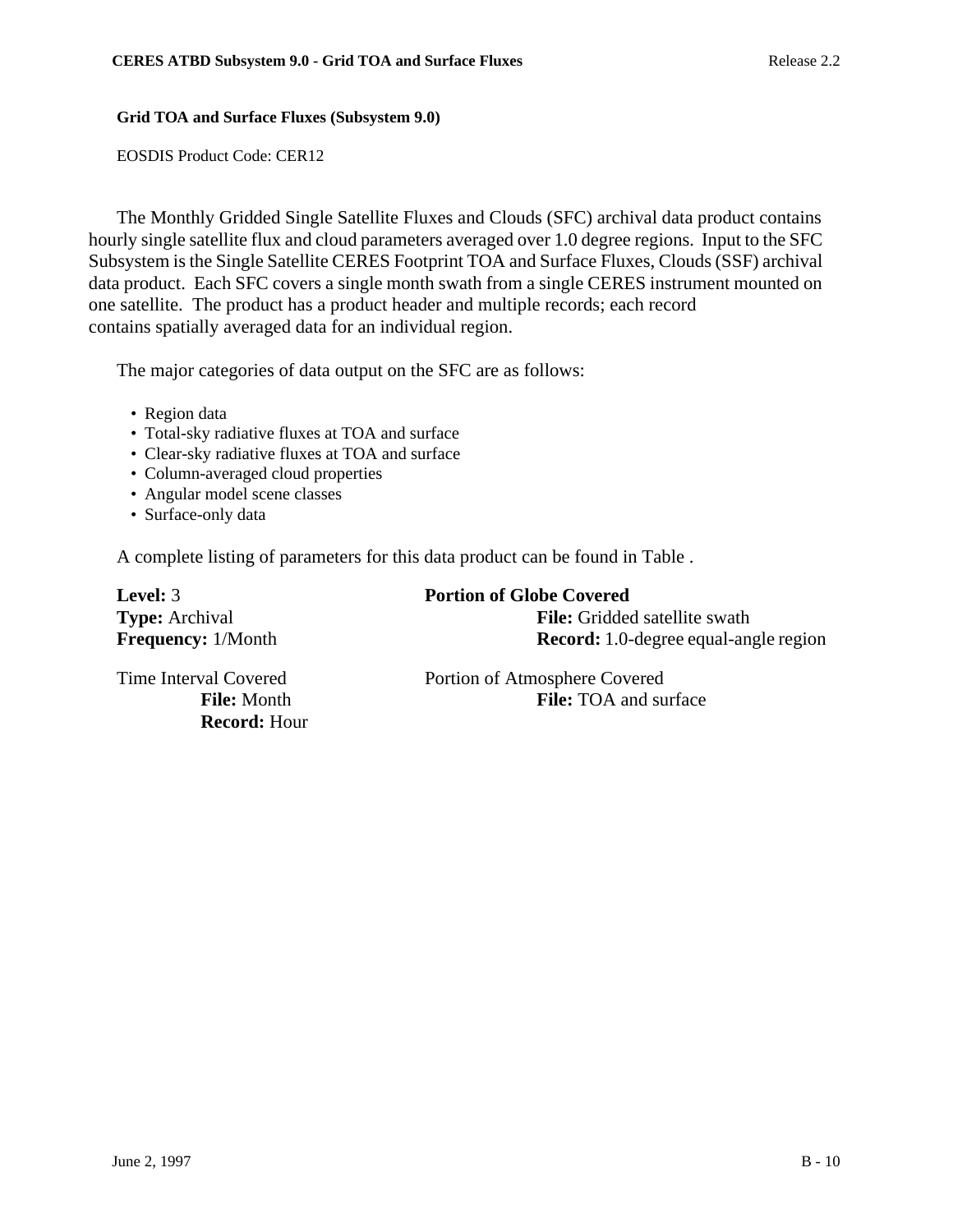Table B-2. Gridded Single Satellite TOA and Surface Fluxes and Clouds (SFC)

| Description                                                                            | Parameter Unit    |                           | Range                 | Elements/ | Bits/ | Elem     |
|----------------------------------------------------------------------------------------|-------------------|---------------------------|-----------------------|-----------|-------|----------|
|                                                                                        | Num               |                           |                       | Record    | Elem  | Num      |
| <b>SFC Header</b>                                                                      |                   |                           |                       |           |       |          |
|                                                                                        |                   |                           |                       |           |       |          |
| <b>CERES Data Product Code</b>                                                         |                   | N/A                       | N/A                   | 1         | 32    |          |
| <b>CERES Spacecraft Identification Code</b>                                            |                   | N/A                       | N/A                   | 1         | 32    |          |
| <b>CERES</b> Instrument Identification code                                            |                   | N/A                       | N/A                   | 1         | 32    |          |
| Zone Number                                                                            |                   | N/A                       | 1.180                 | 1         | 32    |          |
| Data Year                                                                              |                   | N/A                       | 19962099              | 1         | 32    |          |
| Data Month                                                                             |                   | N/A                       | 1.12                  | 1         | 32    |          |
| Number of hours per region                                                             |                   | N/A                       | 0.744                 | 360       | 32    |          |
| Data Process Date                                                                      |                   | N/A                       | N/A                   | 1         | 136   |          |
|                                                                                        | Parameter         | Unit                      |                       |           |       | Elem     |
| Description                                                                            |                   |                           | Range                 | Elements/ | Bits/ |          |
|                                                                                        | Num               |                           |                       | Record    | Elem  | Num      |
| <b>SFC Record</b>                                                                      |                   |                           |                       |           |       |          |
| <b>Spatially Averaged Region Parameters</b>                                            |                   |                           |                       |           |       |          |
| <b>Time and Position Data</b>                                                          |                   |                           |                       |           |       |          |
| <b>Key Footprint Parameters</b>                                                        |                   |                           |                       |           |       |          |
| Julian Time                                                                            | 1                 | Day                       | 0.01.0                | 1         | 32    | 1        |
| Sun colatitude                                                                         | 2                 | Degrees                   | $0.0$ $\ldots$ 180.0  | 1         | 32    | 2        |
| Sun longitude                                                                          | 3                 | Degrees                   | 0.0360.0              | 1         | 32    | 3        |
| Relative azimuth angle at TOA                                                          | 4                 | Degrees                   | 0.0360.0              | 1         | 32    | 4        |
| Cosine of solar zenith angle at TOA                                                    | 5                 | N/A                       | 0.01.0                | 1         | 32    | 5        |
| Spacecraft zenith angle                                                                | 6                 | Degrees                   | 0.090.0               | 1         | 32    | 6        |
| <b>Region ID</b>                                                                       |                   |                           |                       |           |       |          |
| Region number                                                                          | 7                 | Dimensionless 164800      |                       | 1         | 32    | 7        |
| Hour box number                                                                        | 8                 | Dimensionless 1744        |                       | 1         | 32    | 8        |
| Number of Footprints in region                                                         | 9                 | N/A                       | 1.40                  | 1         | 32    | 9        |
| Number of imager pixels in CERES fov in the region                                     | 10                | N/A                       | 1.360000              | 1         | 32    | 10       |
| <b>Other Regional Parameters</b>                                                       |                   |                           |                       |           |       |          |
| Altitude of surface above sea level                                                    | 11                | m                         | $-100010000$          | 1         | 32    | 11       |
| Surface type percentage                                                                | $12 \overline{ }$ | Percent                   | 0.0100.0              | 20        | 32    | 12       |
| Snow/Ice percent coverage                                                              | 13                | Percent                   | 0.0100.0              | 1         | 32    | 32       |
| Precipitable Water                                                                     | 14                | cm                        | 0.000110.0            | 1         | 32    | 33       |
|                                                                                        |                   |                           |                       |           |       |          |
| <b>Spatially Averaged Radiative Flux Parameters</b>                                    |                   |                           |                       |           |       |          |
| TOA Clear-Sky Fluxes is Array[3] of:                                                   |                   | 15 $W m^{-2}$             | $0.0$ $.1400.0$       | 3         | 32    |          |
| Upward SW flux at TOA: mean, std, num obs<br>Upward LW flux at TOA: mean, std, num obs | 16                | $W m-2$                   | 100.0500.0            | 3         | 32    | 34<br>37 |
| Upward LW window flux at TOA: mean, std, num obs                                       | 17                | $W m-2$                   | $0.0 - 800.0$         | 3         | 32    | 40       |
| Albedo: mean, std, num obs                                                             | 18                | Dimensionless 0.0  1.0    |                       | 3         | 32    | 43       |
| TOA Total-Sky Fluxes is Array[3] of:                                                   |                   |                           |                       |           |       |          |
| Upward SW flux at TOA: mean, std, num obs                                              | 19                | $W m-2$                   | $0.0$ $\ldots$ 1400.0 | 3         | 32    | 46       |
| Upward LW flux at TOA: mean, std, num obs                                              | 20                | $W m^{-2}$                | 100.0500.0            | 3         | 32    | 49       |
| Upward LW window flux at TOA: mean, std, num obs                                       | 21                | $W m-2$                   | $0.0 - 800.0$         | 3         | 32    | 52       |
| Albedo: mean, std, num obs                                                             |                   | 22 Dimensionless 0.0  1.0 |                       | 3         | 32    | 55       |
| Surface Clear-Sky Flux is Array[3] of:                                                 |                   |                           |                       |           |       |          |
| Downward SW flux, Model A: mean, std, num obs                                          | 23                | $W m-2$                   | $0.0$ $\ldots$ 1400.0 | 3         | 32    | 58       |
| Downward LW flux, Model A: mean, std, num obs                                          | 24                | $W m-2$                   | $0.0$ $.700.0$        | 3         | 32    | 61       |
| SW net flux, Model A: mean, std, num obs                                               | 25                | $W m-2$                   | $0.0$ $\ldots$ 1400.0 | 3         | 32    | 64       |
| LW net flux, Model A: mean, std, num obs                                               | 26                | $W m-2$                   | $-250.050.0$          | 3         | 32    | 67       |
| Downward WN flux, Model A: mean, std, num obs                                          | 27                | $W m-2$                   | $0.0$ $.700.0$        | 3         | 32    | 70       |
| Downward nonWN flux, Model A: mean, std, num obs                                       | 28                | $W m-2$                   | $0.0$ $.700.0$        | 3         | 32    | 73       |
| Downward SW flux, Model B: mean, std, num obs                                          | 29                | $W m-2$                   | $0.0$ $\ldots$ 1400.0 | 3         | 32    | 76       |
| Downward LW flux, Model B: mean, std, num obs                                          | 30                | $W m-2$                   | 0.0700.0              | 3         | 32    | 79       |
| SW net flux, Model B: mean, std, num obs                                               | 31                | $W m-2$                   | $0.0$ $\dots$ 1400.0  | 3         | 32    | 82       |
| LW net flux, Model B: mean, std, num obs                                               |                   | 32 $W m^{-2}$             | $-250.050.0$          | 3         | 32    | 85       |
|                                                                                        |                   |                           |                       |           |       |          |
| Surface Total-Sky Flux is Array[3] of:                                                 |                   |                           |                       |           |       |          |
| Downward SW flux, Model A: mean, std, num obs                                          | 33                | $W m-2$                   | $0.0$ $\ldots$ 1400.0 | 3         | 32    | 88       |
| Downward LW flux, Model A: mean, std, num obs                                          | 34                | $W m^{-2}$                | $0.0$ $.700.0$        | 3         | 32    | 91       |
| SW net flux, Model A: mean, std, num obs                                               | 35                | $W m-2$                   | $0.0$ $\ldots$ 1400.0 | 3         | 32    | 94       |
| LW net flux, Model A: mean, std, num obs                                               | 36                | $W m-2$                   | $-250.050.0$          | 3         | 32    | 97       |
| Downward WN flux, Model A: mean, std, num obs                                          | 37                | $W m-2$                   | $0.0$ $.700.0$        | 3         | 32    | 100      |
| Downward nonWN flux, Model A: mean, std, num obs                                       | 38                | $W m-2$                   | $0.0$ $.700.0$        | 3         | 32    | 103      |
| Downward SW flux, Model B: mean, std, num obs                                          | 39                | $W m^{-2}$                | $0.0$ $\ldots$ 1400.0 | 3         | 32    | 106      |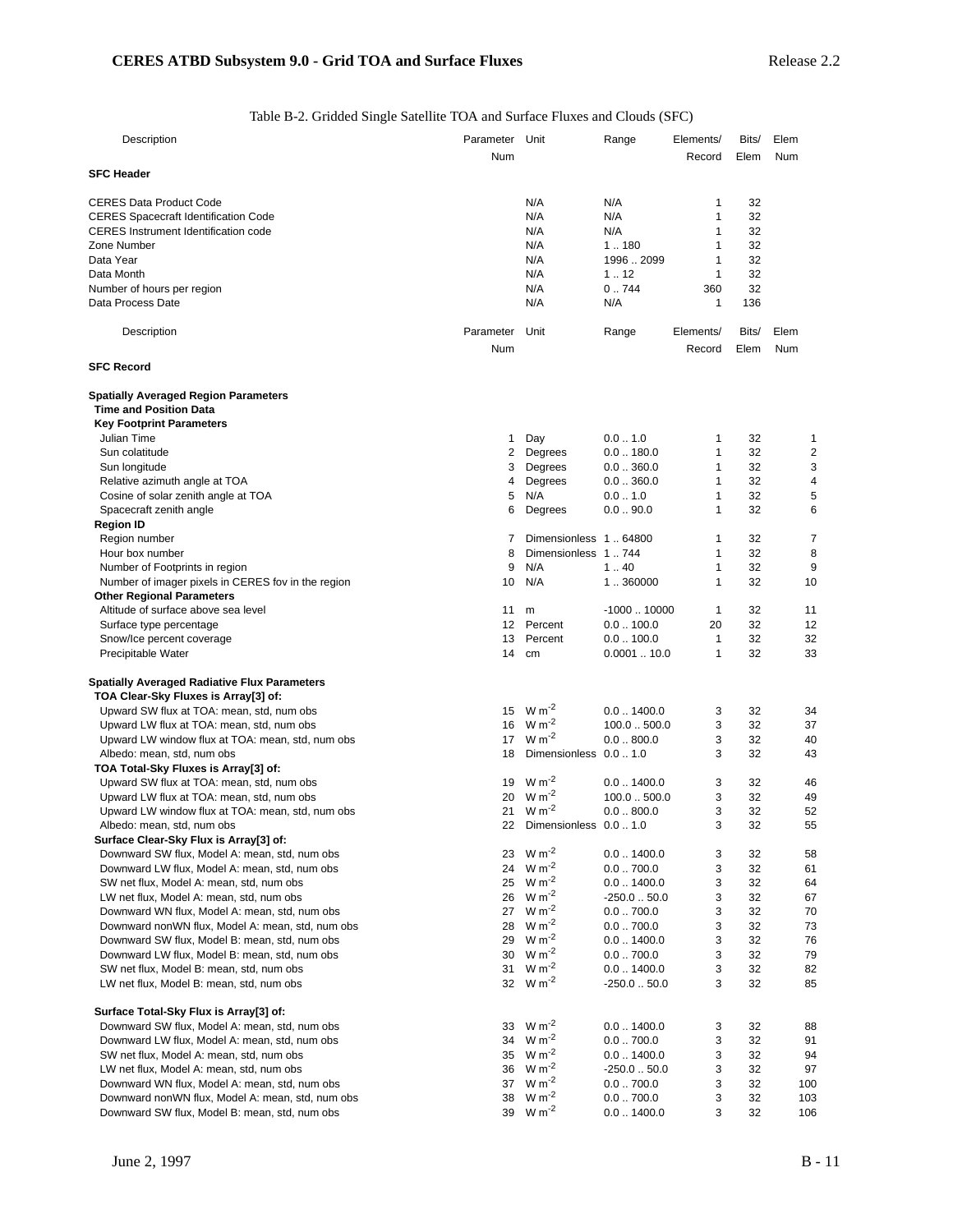Table B-2. Gridded Single Satellite TOA and Surface Fluxes and Clouds (SFC) Concluded

| Description                                               | Parameter Unit |                           | Range                 | Elements/ | Bits/ | Elem |
|-----------------------------------------------------------|----------------|---------------------------|-----------------------|-----------|-------|------|
|                                                           | Num            |                           |                       | Record    | Elem  | Num  |
| Downward LW flux, Model B: mean, std, num obs             |                | 40 W m <sup>-2</sup>      | $0.0$ $.700.0$        | 3         | 32    | 109  |
| SW net flux, Model B: mean, std, num obs                  | 41             | $W m^{-2}$                | $0.0$ $.1400.0$       | 3         | 32    | 112  |
| LW net flux, Model B: mean, std, num obs                  |                | 42 W m <sup>-2</sup>      | $-250.050.0$          | 3         | 32    | 115  |
| <b>Emissivity</b>                                         |                |                           |                       |           |       |      |
| LW surface emissivity                                     | 43             | N/A                       | 0.1                   | 1         | 32    | 118  |
| WN surface emissivity                                     | 44             | N/A                       | 0.1                   | 1         | 32    | 119  |
| <b>Spatially Averaged Cloud Parameters</b>                |                |                           |                       |           |       |      |
| <b>Spatially Averaged Weighted Column</b>                 |                |                           |                       |           |       |      |
| <b>Averaged Cloud Properties for 5 Weightings</b>         |                |                           |                       |           |       |      |
| (Five Weightings: SW, LW TOA, SFC LW, LWP, IWP)           |                |                           |                       |           |       |      |
| <b>Spatially Averaged Cloud Area Fractions</b>            |                |                           |                       |           |       |      |
| Overcast percent coverage                                 |                | 45 Percent                | $0.0$ $\ldots$ 100.0  | 5         | 32    | 120  |
| Total percent coverage                                    | 46             | Percent                   | 0.0100.0              | 5         | 32    | 125  |
| Spatially Averaged Cloud Properties is Array[3] of:       |                |                           |                       |           |       |      |
| Cloud effective pressure: mean, std, num obs              | 47             | hPa                       | $0.0$ $.1100.0$       | 15        | 32    | 130  |
| Cloud effective temperature: mean, std, num obs           | 48             | Κ                         | 100.0  350.0          | 15        | 32    | 145  |
| Cloud effective altitude: mean, std, num obs              | 49             | km                        | $0.0 - 20.0$          | 15        | 32    | 160  |
| Cloud top pressure: mean, std, num obs                    | 50             | hPa                       | $0.0$ $.1100.0$       | 15        | 32    | 175  |
| Cloud bottom pressure: mean, std, num obs                 | 51             | hPa                       | $0.0$ $\dots$ 1100.0  | 15        | 32    | 190  |
| Cloud particle phase: mean, std, num obs                  | 52             | Fraction                  | 0.01.0                | 15        | 32    | 205  |
| Liquid water path: mean, std, num obs                     | 53             | $kg m-2$                  | 0.011000.0            | 15        | 32    | 220  |
| Ice water path: mean, std, num obs                        | 54             | $kg \, m^{-2}$            | 0.011000.0            | 15        | 32    | 235  |
| Liquid particle radius: mean, std, num obs                | 55             | micron                    | $0.0$ $\ldots$ 1000.0 | 15        | 32    | 250  |
| Ice particle effective diameter: mean, std, num obs       | 56             | micron                    | $0.0$ $\ldots$ 100.0  | 15        | 32    | 265  |
| Visible optical depth (linear): mean, std, num obs        | 57             | Dimensionless 0.0  50.0   |                       | 15        | 32    | 280  |
| Visible optical depth (logarithmic): mean, std, num obs   | 58             | Dimensionless 0.0  50.0   |                       | 15        | 32    | 295  |
| Infrared emissivity: mean, std, num obs                   | 59             | Dimensionless 0.0  2.0    |                       | 15        | 32    | 310  |
| Cloud vertical aspect ratio: mean, std, num obs           | 60             | Dimensionless TBD         |                       | 15        | 32    | 325  |
| Spatially Averaged Angular Model Scene Type Parameters    |                |                           |                       |           |       |      |
| Angular Model Scene Type Parameters for 12 Scene Types    |                |                           |                       |           |       |      |
| Fractional area coverage                                  | 61             | Percent                   | $0.0$ $\ldots$ 100.0  | 12        | 32    | 340  |
| Angular Model Scene Type Statistical Data is Array[2] of: |                |                           |                       |           |       |      |
| Incident Solar Flux: mean, std                            | 62             | Dimensionless 0.0  1400.0 |                       | 24        | 32    | 352  |
| Albedo: mean, std                                         | 63             | Dimensionless 0.0  1.0    |                       | 24        | 32    | 376  |
| LW flux: mean, std                                        |                | 64 W m <sup>-2</sup>      | $0.0$ $.400.0$        | 24        | 32    | 400  |
| Total Meta Bits/File:                                     | 11848          |                           |                       |           |       |      |
| <b>Total Data Bits/Record:</b>                            | 13536          |                           |                       |           |       |      |
| <b>Total Records/File:</b>                                | 23572          |                           |                       |           |       |      |
| <b>Total Data Bits/File:</b>                              | 319070592      |                           |                       |           |       |      |
| <b>Total Bits/File:</b>                                   | 319082440      |                           |                       |           |       |      |
| <b>Total Files/Product:</b>                               | 180            |                           |                       |           |       |      |
| <b>Total Meta Bits/Product:</b>                           | 2132640        |                           |                       |           |       |      |
| <b>Total Data Bits/Product:</b>                           | 57432706560    |                           |                       |           |       |      |
| <b>Total Bits/Product:</b>                                | 57434839200    |                           |                       |           |       |      |
| <b>Total MegaBytes/File:</b>                              | 38.04          |                           |                       |           |       |      |
| Total GigaBytes/Product:                                  | 6.69           |                           |                       |           |       |      |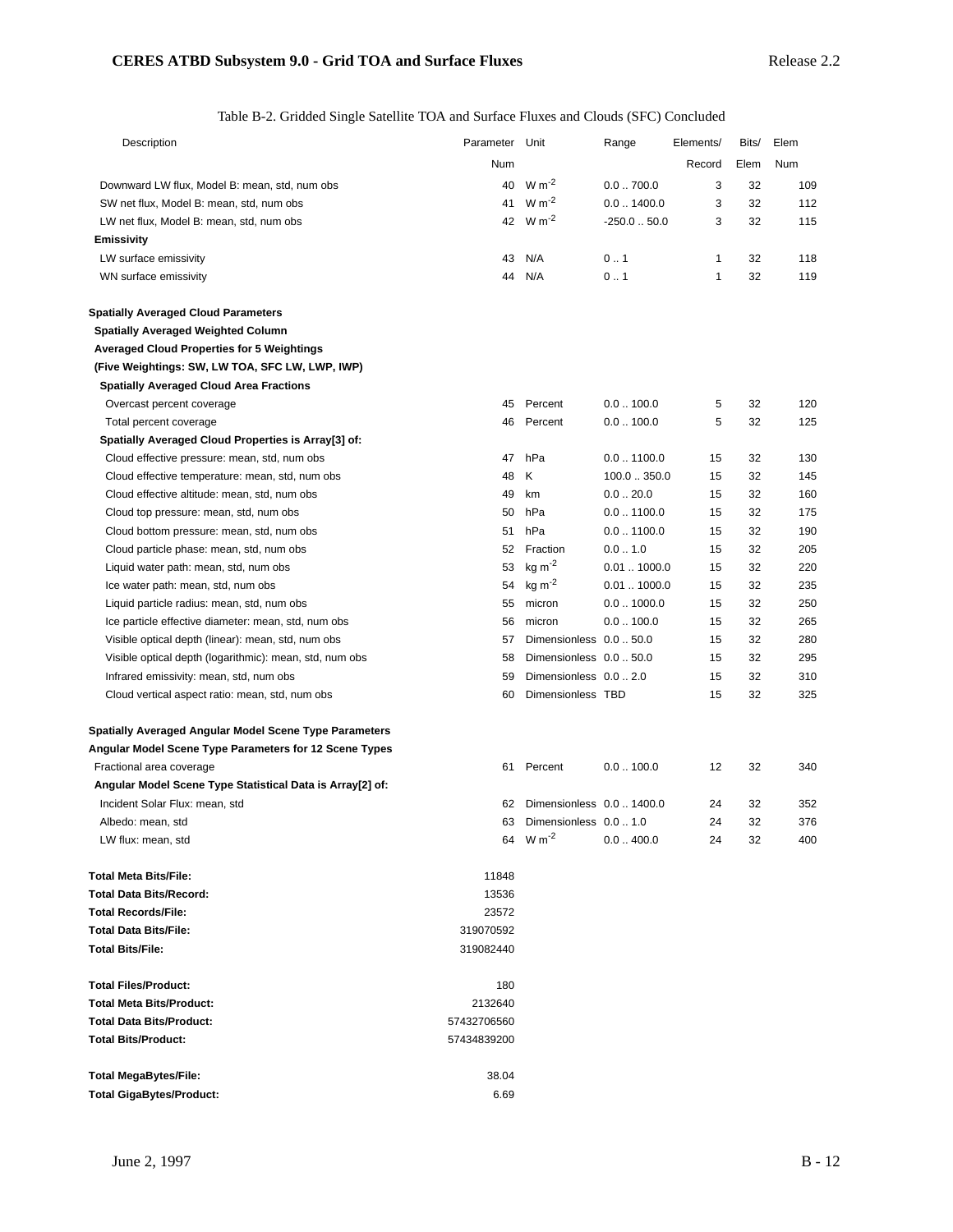# **Appendix C**

# **Nomenclature**

# **Acronyms**

| <b>ADEOS</b> | <b>Advanced Earth Observing System</b>                                                         |
|--------------|------------------------------------------------------------------------------------------------|
| <b>ADM</b>   | <b>Angular Distribution Model</b>                                                              |
| <b>AIRS</b>  | Atmospheric Infrared Sounder (EOS-AM)                                                          |
| AMSU         | Advanced Microwave Sounding Unit (EOS-PM)                                                      |
| <b>APD</b>   | Aerosol Profile Data                                                                           |
| <b>APID</b>  | <b>Application Identifier</b>                                                                  |
| <b>ARESE</b> | <b>ARM Enhanced Shortwave Experiment</b>                                                       |
| <b>ARM</b>   | <b>Atmospheric Radiation Measurement</b>                                                       |
| <b>ASOS</b>  | <b>Automated Surface Observing Sites</b>                                                       |
| <b>ASTER</b> | Advanced Spaceborne Thermal Emission and Reflection Radiometer                                 |
| <b>ASTEX</b> | <b>Atlantic Stratocumulus Transition Experiment</b>                                            |
| <b>ASTR</b>  | <b>Atmospheric Structures</b>                                                                  |
| <b>ATBD</b>  | <b>Algorithm Theoretical Basis Document</b>                                                    |
| <b>AVG</b>   | Monthly Regional, Average Radiative Fluxes and Clouds (CERES Archival Data<br>Product)         |
| <b>AVHRR</b> | Advanced Very High Resolution Radiometer                                                       |
| <b>BDS</b>   | Bidirectional Scan (CERES Archival Data Product)                                               |
| <b>BRIE</b>  | <b>Best Regional Integral Estimate</b>                                                         |
| <b>BSRN</b>  | <b>Baseline Surface Radiation Network</b>                                                      |
| <b>BTD</b>   | Brightness Temperature Difference(s)                                                           |
| <b>CCD</b>   | <b>Charge Coupled Device</b>                                                                   |
| <b>CCSDS</b> | <b>Consultative Committee for Space Data Systems</b>                                           |
| <b>CEPEX</b> | <b>Central Equatorial Pacific Experiment</b>                                                   |
| <b>CERES</b> | Clouds and the Earth's Radiant Energy System                                                   |
| <b>CID</b>   | Cloud Imager Data                                                                              |
| <b>CLAVR</b> | <b>Clouds from AVHRR</b>                                                                       |
| <b>CLS</b>   | <b>Constrained Least Squares</b>                                                               |
| <b>COPRS</b> | Cloud Optical Property Retrieval System                                                        |
| <b>CPR</b>   | <b>Cloud Profiling Radar</b>                                                                   |
| <b>CRH</b>   | Clear Reflectance, Temperature History (CERES Archival Data Product)                           |
| <b>CRS</b>   | Single Satellite CERES Footprint, Radiative Fluxes and Clouds (CERES Archival Data<br>Product) |
| <b>DAAC</b>  | Distributed Active Archive Center                                                              |
| <b>DAC</b>   | Digital-Analog Converter                                                                       |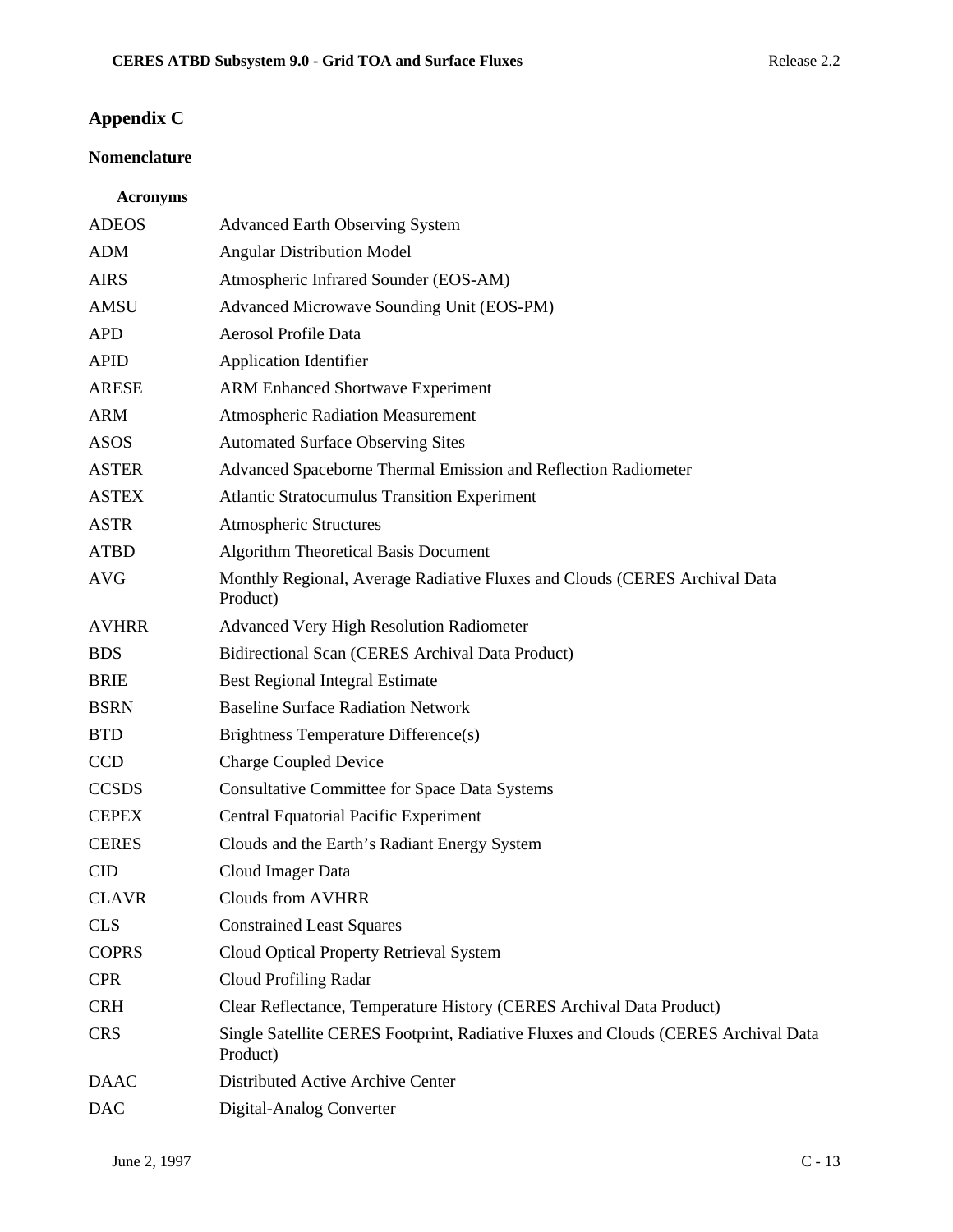| <b>DAO</b>       | Data Assimilation Office                                                        |
|------------------|---------------------------------------------------------------------------------|
| DB               | Database                                                                        |
| <b>DFD</b>       | Data Flow Diagram                                                               |
| <b>DLF</b>       | Downward Longwave Flux                                                          |
| <b>DMSP</b>      | Defense Meteorological Satellite Program                                        |
| <b>EADM</b>      | ERBE-Like Albedo Directional Model (CERES Input Data Product)                   |
| <b>ECA</b>       | Earth Central Angle                                                             |
| <b>ECLIPS</b>    | <b>Experimental Cloud Lidar Pilot Study</b>                                     |
| <b>ECMWF</b>     | European Centre for Medium-Range Weather Forecasts                              |
| <b>EDDB</b>      | ERBE-Like Daily Data Base (CERES Archival Data Product)                         |
| EID <sub>9</sub> | ERBE-Like Internal Data Product 9 (CERES Internal Data Product)                 |
| <b>EOS</b>       | Earth Observing System                                                          |
| <b>EOSDIS</b>    | Earth Observing System Data Information System                                  |
| EOS-AM           | <b>EOS Morning Crossing Mission</b>                                             |
| EOS-PM           | <b>EOS Afternoon Crossing Mission</b>                                           |
| <b>ENSO</b>      | El Niño/Southern Oscillation                                                    |
| <b>ENVISAT</b>   | <b>Environmental Satellite</b>                                                  |
| <b>EPHANC</b>    | Ephemeris and Ancillary (CERES Input Data Product)                              |
| ERB              | <b>Earth Radiation Budget</b>                                                   |
| <b>ERBE</b>      | <b>Earth Radiation Budget Experiment</b>                                        |
| <b>ERBS</b>      | <b>Earth Radiation Budget Satellite</b>                                         |
| <b>ESA</b>       | European Space Agency                                                           |
| ES4              | ERBE-Like S4 Data Product (CERES Archival Data Product)                         |
| ES4G             | ERBE-Like S4G Data Product (CERES Archival Data Product)                        |
| ES8              | ERBE-Like S8 Data Product (CERES Archival Data Product)                         |
| ES <sub>9</sub>  | ERBE-Like S9 Data Product (CERES Archival Data Product)                         |
| <b>FLOP</b>      | <b>Floating Point Operation</b>                                                 |
| <b>FIRE</b>      | <b>First ISCCP Regional Experiment</b>                                          |
| FIRE II IFO      | First ISCCP Regional Experiment II Intensive Field Observations                 |
| <b>FOV</b>       | Field of View                                                                   |
| <b>FSW</b>       | Hourly Gridded Single Satellite Fluxes and Clouds (CERES Archival Data Product) |
| <b>FTM</b>       | <b>Functional Test Model</b>                                                    |
| <b>GAC</b>       | Global Area Coverage (AVHRR data mode)                                          |
| <b>GAP</b>       | Gridded Atmospheric Product (CERES Input Data Product)                          |
| <b>GCIP</b>      | <b>GEWEX Continental-Phase International Project</b>                            |
| <b>GCM</b>       | <b>General Circulation Model</b>                                                |
| <b>GEBA</b>      | Global Energy Balance Archive                                                   |
| <b>GEO</b>       | <b>ISSCP Radiances (CERES Input Data Product)</b>                               |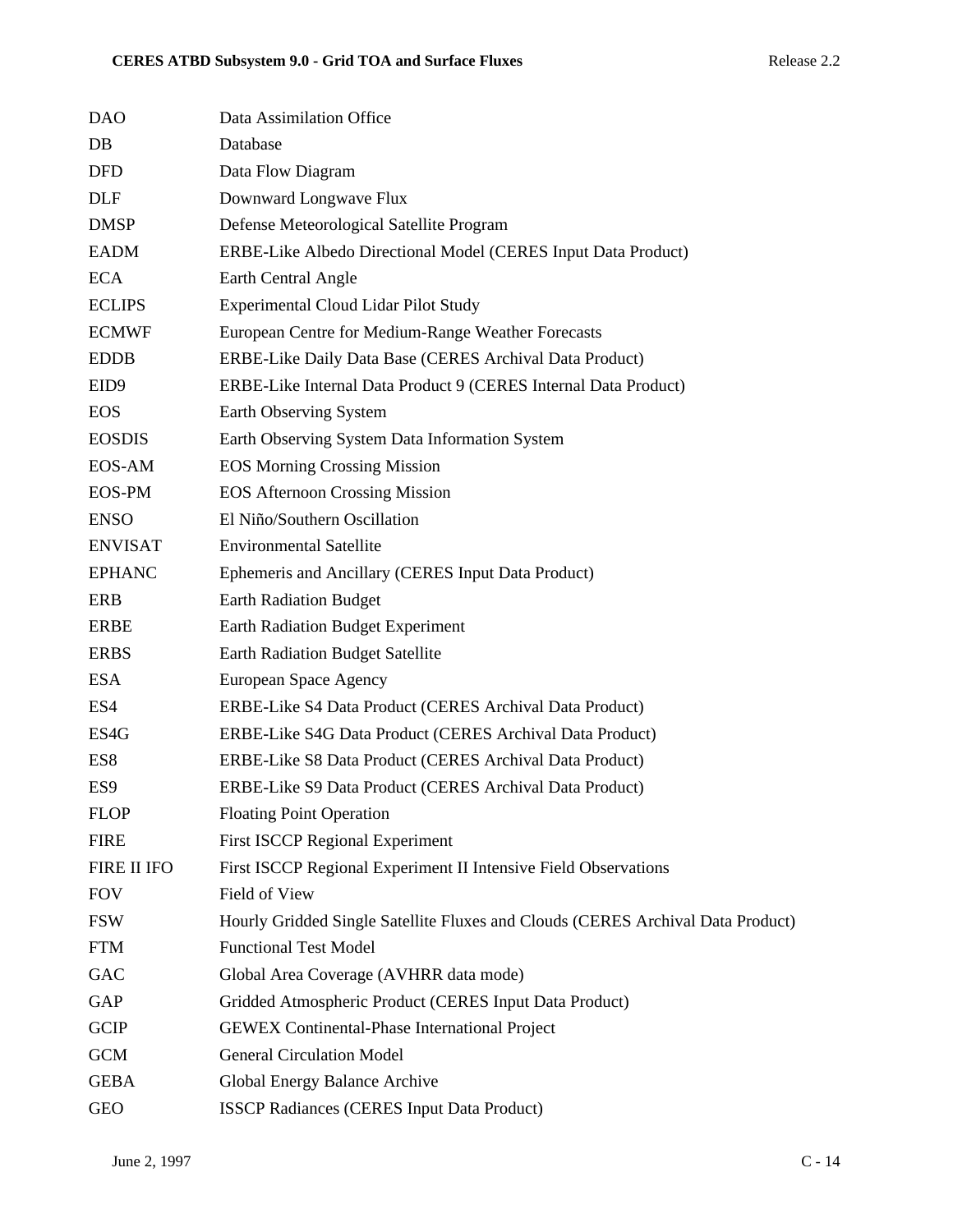| <b>GEWEX</b>    | Global Energy and Water Cycle Experiment                    |
|-----------------|-------------------------------------------------------------|
| <b>GLAS</b>     | Geoscience Laser Altimetry System                           |
| <b>GMS</b>      | Geostationary Meteorological Satellite                      |
| <b>GOES</b>     | <b>Geostationary Operational Environmental Satellite</b>    |
| <b>HBTM</b>     | Hybrid Bispectral Threshold Method                          |
| <b>HIRS</b>     | High-Resolution Infrared Radiation Sounder                  |
| <b>HIS</b>      | High-Resolution Interferometer Sounder                      |
| <b>ICM</b>      | <b>Internal Calibration Module</b>                          |
| <b>ICRCCM</b>   | Intercomparison of Radiation Codes in Climate Models        |
| ID              | Identification                                              |
| <b>IEEE</b>     | Institute of Electrical and Electronics Engineers           |
| <b>IES</b>      | <b>Instrument Earth Scans (CERES Internal Data Product)</b> |
| <b>IFO</b>      | <b>Intensive Field Observation</b>                          |
| <b>INSAT</b>    | <b>Indian Satellite</b>                                     |
| <b>IOP</b>      | <b>Intensive Observing Period</b>                           |
| IR.             | Infrared                                                    |
| <b>IRIS</b>     | <b>Infrared Interferometer Spectrometer</b>                 |
| <b>ISCCP</b>    | <b>International Satellite Cloud Climatology Project</b>    |
| <b>ISS</b>      | <b>Integrated Sounding System</b>                           |
| <b>IWP</b>      | <b>Ice Water Path</b>                                       |
| <b>LAC</b>      | Local Area Coverage (AVHRR data mode)                       |
| LaRC            | <b>Langley Research Center</b>                              |
| <b>LBC</b>      | Laser Beam Ceilometer                                       |
| LBTM            | Layer Bispectral Threshold Method                           |
| Lidar           | <b>Light Detection and Ranging</b>                          |
| <b>LITE</b>     | Lidar In-Space Technology Experiment                        |
| Lowtran 7       | Low-Resolution Transmittance (Radiative Transfer Code)      |
| LW              | Longwave                                                    |
| <b>LWP</b>      | Liquid Water Path                                           |
| <b>MAM</b>      | <b>Mirror Attenuator Mosaic</b>                             |
| MC              | <b>Mostly Cloudy</b>                                        |
| <b>MCR</b>      | Microwave Cloud Radiometer                                  |
| <b>METEOSAT</b> | Meteorological Operational Satellite (European)             |
| <b>METSAT</b>   | Meteorological Satellite                                    |
| <b>MFLOP</b>    | <b>Million FLOP</b>                                         |
| <b>MIMR</b>     | Multifrequency Imaging Microwave Radiometer                 |
| <b>MISR</b>     | Multiangle Imaging Spectroradiometer                        |
| <b>MLE</b>      | Maximum Likelihood Estimate                                 |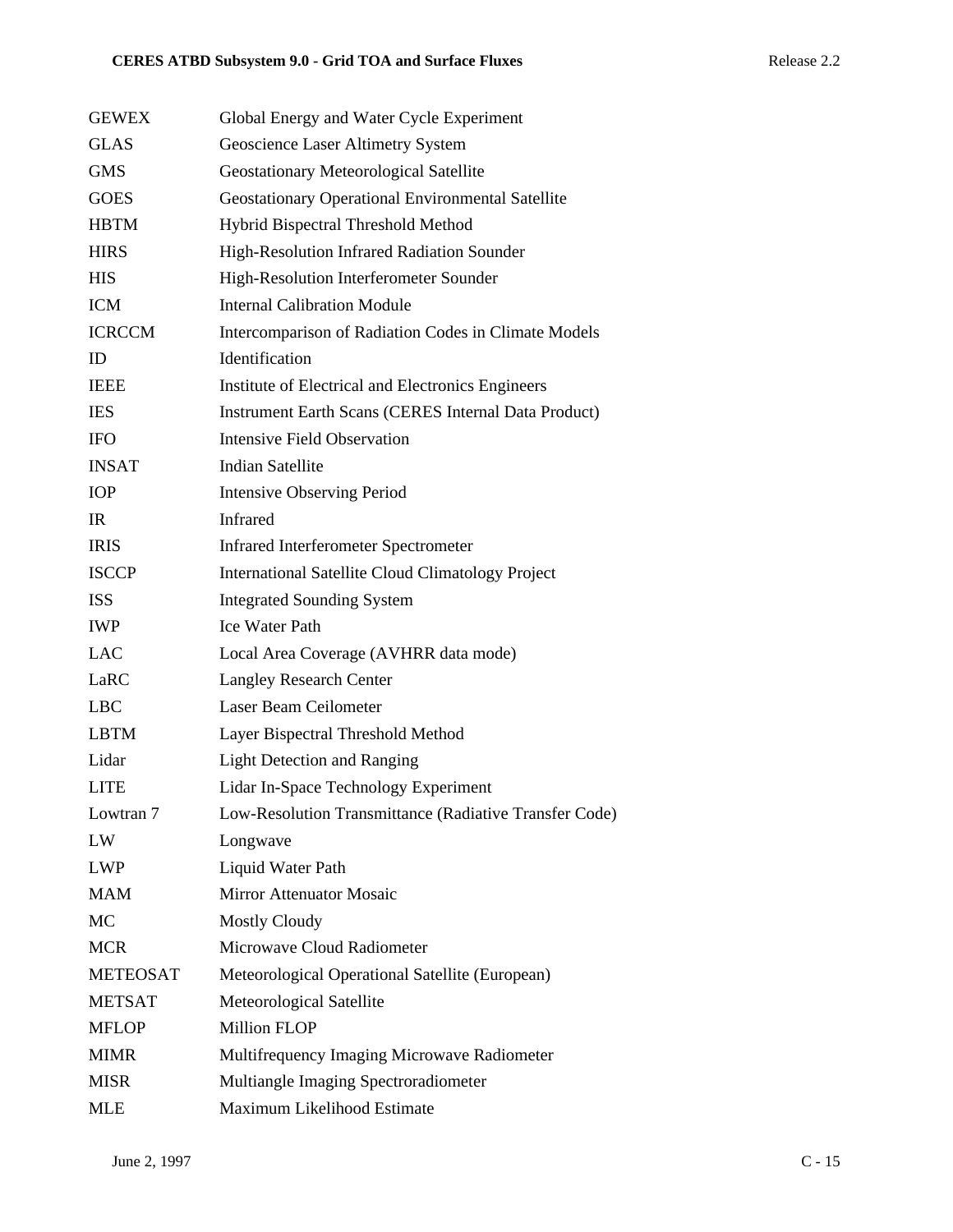| <b>MOA</b>     | Meteorology Ozone and Aerosol                                                           |
|----------------|-----------------------------------------------------------------------------------------|
| <b>MODIS</b>   | Moderate-Resolution Imaging Spectroradiometer                                           |
| <b>MSMR</b>    | Multispectral, multiresolution                                                          |
| <b>MTSA</b>    | Monthly Time and Space Averaging                                                        |
| <b>MWH</b>     | Microwave Humidity                                                                      |
| <b>MWP</b>     | Microwave Water Path                                                                    |
| <b>NASA</b>    | National Aeronautics and Space Administration                                           |
| <b>NCAR</b>    | National Center for Atmospheric Research                                                |
| <b>NCEP</b>    | <b>National Centers for Environmental Prediction</b>                                    |
| <b>NESDIS</b>  | National Environmental Satellite, Data, and Information Service                         |
| <b>NIR</b>     | Near Infrared                                                                           |
| <b>NMC</b>     | National Meteorological Center                                                          |
| <b>NOAA</b>    | National Oceanic and Atmospheric Administration                                         |
| <b>NWP</b>     | <b>Numerical Weather Prediction</b>                                                     |
| <b>OLR</b>     | <b>Outgoing Longwave Radiation</b>                                                      |
| <b>OPD</b>     | Ozone Profile Data (CERES Input Data Product)                                           |
| OV             | Overcast                                                                                |
| PC             | Partly Cloudy                                                                           |
| <b>POLDER</b>  | Polarization of Directionality of Earth's Reflectances                                  |
| <b>PRT</b>     | <b>Platinum Resistance Thermometer</b>                                                  |
| <b>PSF</b>     | <b>Point Spread Function</b>                                                            |
| PW             | Precipitable Water                                                                      |
| <b>RAPS</b>    | Rotating Azimuth Plane Scan                                                             |
| <b>RPM</b>     | <b>Radiance Pairs Method</b>                                                            |
| <b>RTM</b>     | <b>Radiometer Test Model</b>                                                            |
| <b>SAB</b>     | Sorting by Angular Bins                                                                 |
| <b>SAGE</b>    | Stratospheric Aerosol and Gas Experiment                                                |
| <b>SARB</b>    | Surface and Atmospheric Radiation Budget Working Group                                  |
| <b>SDCD</b>    | <b>Solar Distance Correction and Declination</b>                                        |
| <b>SFC</b>     | Hourly Gridded Single Satellite TOA and Surface Fluxes (CERES Archival<br>Data Product) |
| <b>SHEBA</b>   | Surface Heat Budget in the Arctic                                                       |
| <b>SPECTRE</b> | <b>Spectral Radiance Experiment</b>                                                     |
| <b>SRB</b>     | <b>Surface Radiation Budget</b>                                                         |
| <b>SRBAVG</b>  | Surface Radiation Budget Average (CERES Archival Data Product)                          |
| <b>SSF</b>     | Single Satellite CERES Footprint TOA and Surface Fluxes, Clouds                         |
| <b>SSMI</b>    | Special Sensor Microwave Imager                                                         |
| <b>SST</b>     | Sea Surface Temperature                                                                 |
|                |                                                                                         |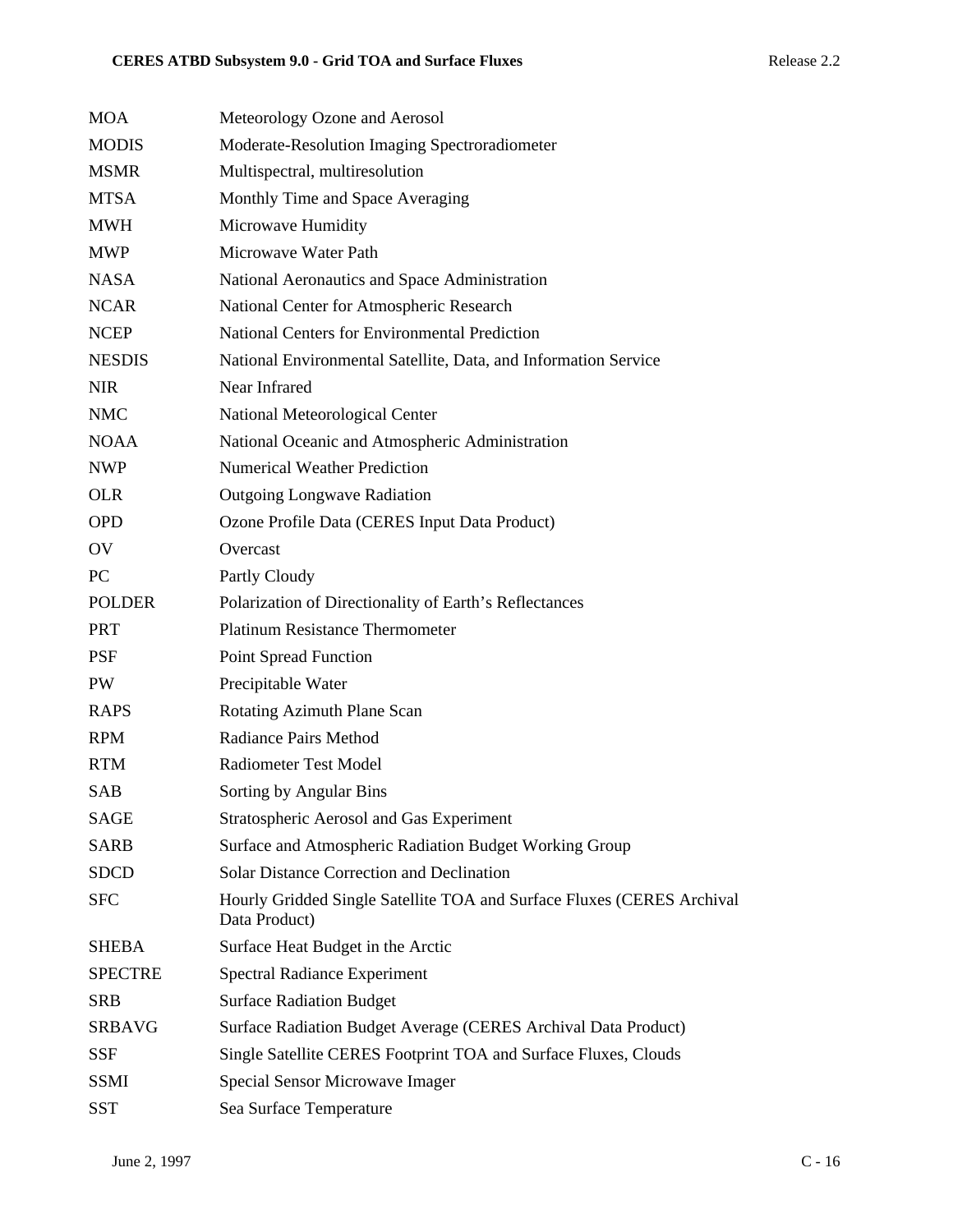| <b>SURFMAP</b>        | Surface Properties and Maps (CERES Input Product)                                             |
|-----------------------|-----------------------------------------------------------------------------------------------|
| <b>SW</b>             | Shortwave                                                                                     |
| <b>SWICS</b>          | Shortwave Internal Calibration Source                                                         |
| <b>SYN</b>            | Synoptic Radiative Fluxes and Clouds (CERES Archival Data Product)                            |
| <b>SZA</b>            | Solar Zenith Angle                                                                            |
| <b>THIR</b>           | Temperature/Humidity Infrared Radiometer (Nimbus)                                             |
| <b>TIROS</b>          | <b>Television Infrared Observation Satellite</b>                                              |
| <b>TISA</b>           | Time Interpolation and Spatial Averaging Working Group                                        |
| TMI                   | <b>TRMM Microwave Imager</b>                                                                  |
| <b>TOA</b>            | Top of the Atmosphere                                                                         |
| <b>TOGA</b>           | Tropical Ocean Global Atmosphere                                                              |
| <b>TOMS</b>           | <b>Total Ozone Mapping Spectrometer</b>                                                       |
| <b>TOVS</b>           | <b>TIROS Operational Vertical Sounder</b>                                                     |
| <b>TRMM</b>           | <b>Tropical Rainfall Measuring Mission</b>                                                    |
| <b>TSA</b>            | Time-Space Averaging                                                                          |
| <b>UAV</b>            | <b>Unmanned Aerospace Vehicle</b>                                                             |
| UT                    | <b>Universal Time</b>                                                                         |
| <b>UTC</b>            | <b>Universal Time Code</b>                                                                    |
| <b>VAS</b>            | VISSR Atmospheric Sounder (GOES)                                                              |
| <b>VIRS</b>           | <b>Visible Infrared Scanner</b>                                                               |
| <b>VISSR</b>          | Visible and Infrared Spin Scan Radiometer                                                     |
| <b>WCRP</b>           | World Climate Research Program                                                                |
| WG                    | <b>Working Group</b>                                                                          |
| Win                   | Window                                                                                        |
| WN                    | Window                                                                                        |
| <b>WMO</b>            | World Meteorological Organization                                                             |
| ZAVG                  | Monthly Zonal and Global Average Radiative Fluxes and Clouds (CERES Archival Data<br>Product) |
| <b>Symbols</b>        |                                                                                               |
| A                     | atmospheric absorptance                                                                       |
| $B_{\lambda}(T)$      | Planck function                                                                               |
| $\mathcal{C}_{0}^{0}$ | cloud fractional area coverage                                                                |
| $CF_2Cl_2$            | dichlorofluorocarbon                                                                          |
| CFCl <sub>3</sub>     | trichlorofluorocarbon                                                                         |
| CH <sub>4</sub>       | methane                                                                                       |
| CO <sub>2</sub>       | carbon dioxide                                                                                |
| $\boldsymbol{D}$      | total number of days in the month                                                             |
| $D_e$                 | cloud particle equivalent diameter (for ice clouds)                                           |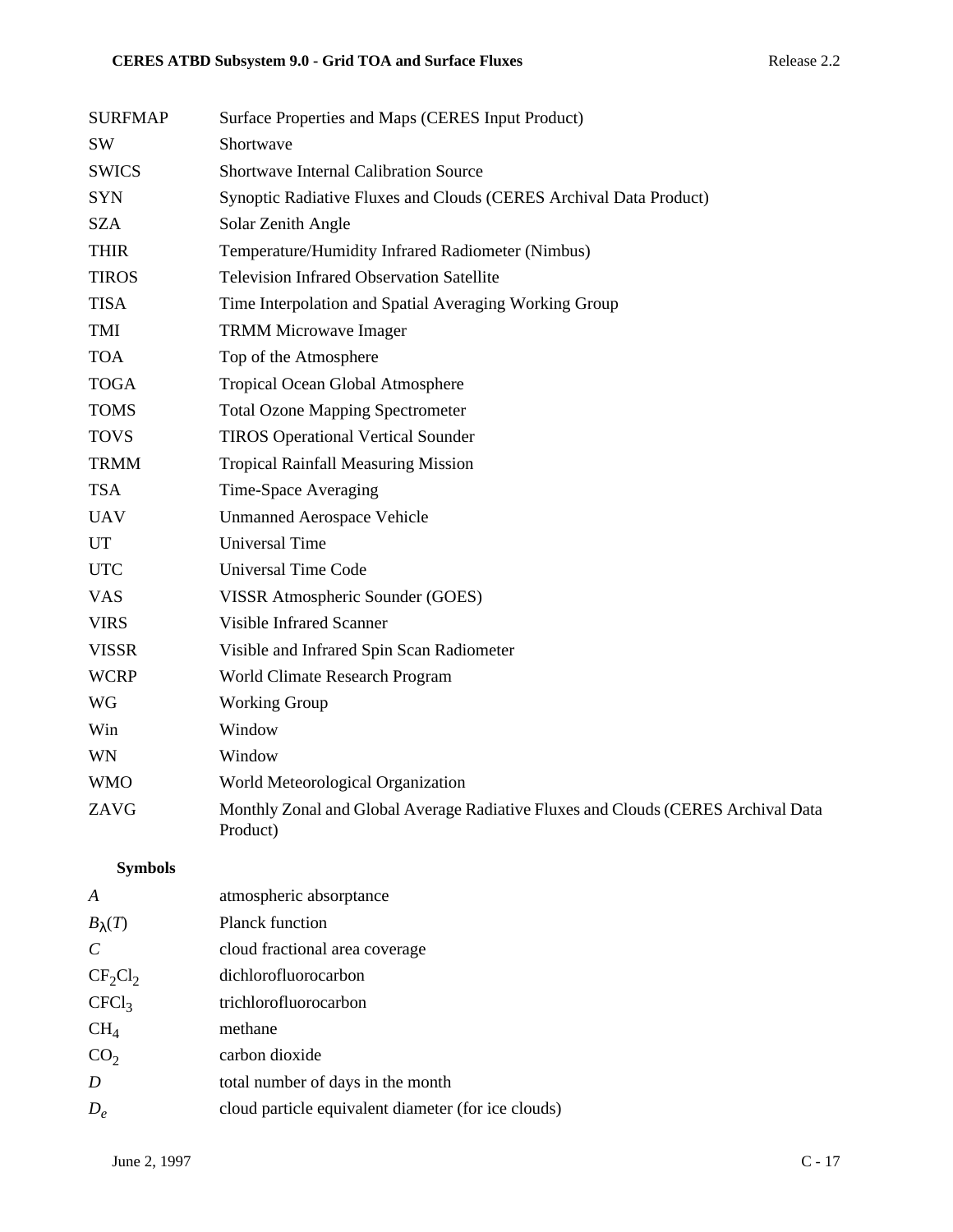| $E_{\alpha}$                | solar constant or solar irradiance                |
|-----------------------------|---------------------------------------------------|
| $\overline{F}$              | flux                                              |
| $\mathcal{f}$               | fraction                                          |
| $G_a$                       | atmospheric greenhouse effect                     |
| g                           | cloud asymmetry parameter                         |
| $H_2O$                      | water vapor                                       |
| I                           | radiance                                          |
| i                           | scene type                                        |
| $m_i$                       | imaginary refractive index                        |
| Ñ                           | angular momentum vector                           |
| $N_2O$                      | nitrous oxide                                     |
| $O_3$                       | ozone                                             |
| $\boldsymbol{P}$            | point spread function                             |
| $\boldsymbol{p}$            | pressure                                          |
| $Q_a$                       | absorption efficiency                             |
| $Q_e$                       | extinction efficiency                             |
| $Q_{s}$                     | scattering efficiency                             |
| $\boldsymbol{R}$            | anisotropic reflectance factor                    |
| $r_E$                       | radius of the Earth                               |
| $r_e$                       | effective cloud droplet radius (for water clouds) |
| $r_h$                       | column-averaged relative humidity                 |
| $S_{\scriptscriptstyle O}$  | summed solar incident SW flux                     |
| $S'_{o}$                    | integrated solar incident SW flux                 |
| $\boldsymbol{T}$            | temperature                                       |
| $T_R$                       | blackbody temperature                             |
| t                           | time or transmittance                             |
| $W_{liq}$                   | liquid water path                                 |
| w                           | precipitable water                                |
| $\hat{x}_o$                 | satellite position at $t_o$                       |
| x, y, z                     | satellite position vector components              |
| $\dot{x}, \dot{y}, \dot{z}$ | satellite velocity vector components              |
| Z.                          | altitude                                          |
| $z_{top}$                   | altitude at top of atmosphere                     |
| α                           | albedo or cone angle                              |
| β                           | cross-scan angle                                  |
| γ                           | Earth central angle                               |
| $\gamma_{at}$               | along-track angle                                 |
| $\gamma_{ct}$               | cross-track angle                                 |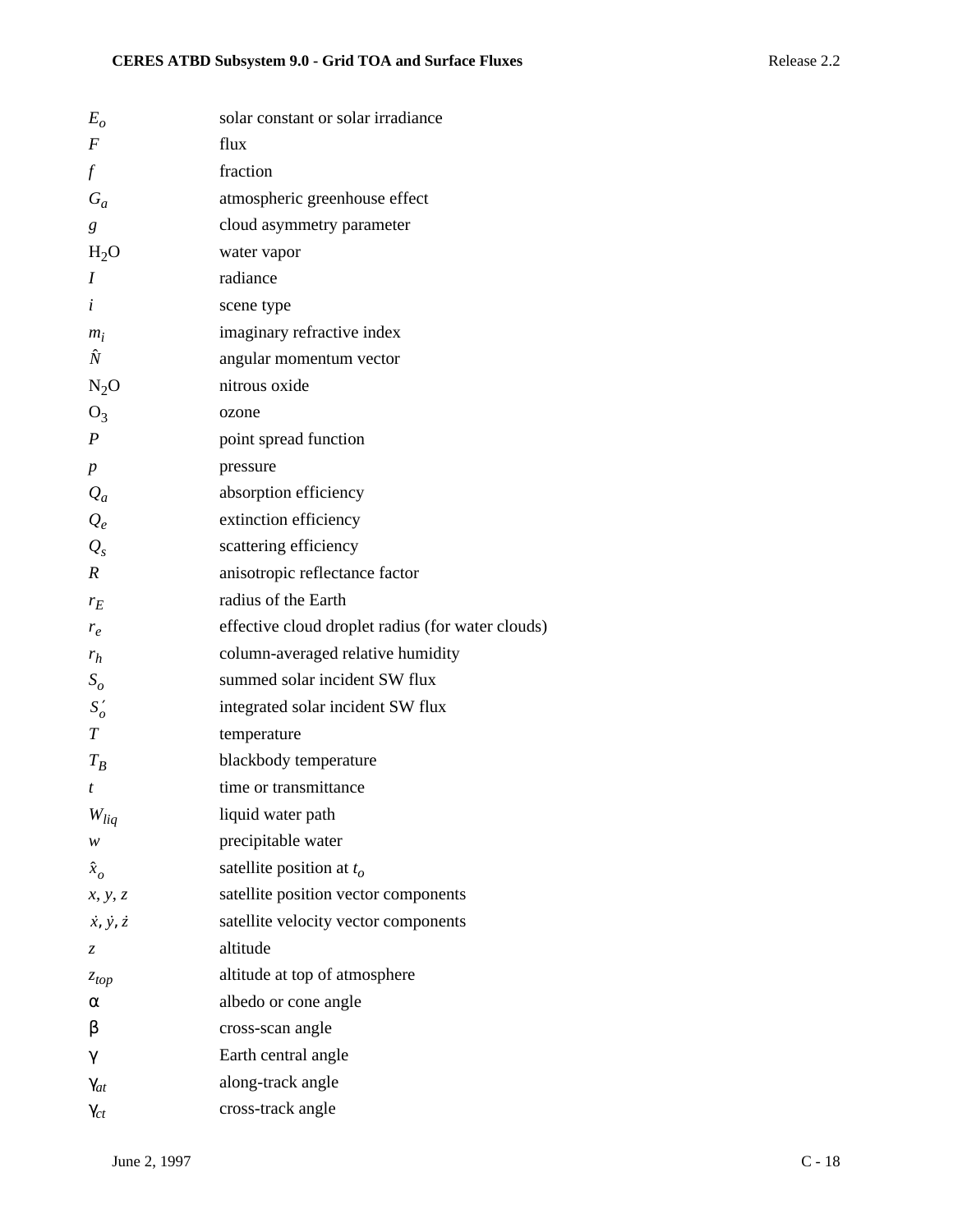| δ                       | along-scan angle                               |
|-------------------------|------------------------------------------------|
| $\boldsymbol{\epsilon}$ | emittance                                      |
| $\Theta$                | colatitude of satellite                        |
| θ                       | viewing zenith angle                           |
| $\theta_o$              | solar zenith angle                             |
| λ                       | wavelength                                     |
| μ                       | viewing zenith angle cosine                    |
| $\mu_{o}$               | solar zenith angle cosine                      |
| ν                       | wave number                                    |
| $\rho$                  | bidirectional reflectance                      |
| τ                       | optical depth                                  |
| $\tau_{aer}(p)$         | spectral optical depth profiles of aerosols    |
| $\tau_{H_2O\lambda}(p)$ | spectral optical depth profiles of water vapor |
| $\tau_{\text{O}_3}(p)$  | spectral optical depth profiles of ozone       |
| Φ                       | longitude of satellite                         |
| φ                       | azimuth angle                                  |
| $\tilde{\omega}_o$      | single-scattering albedo                       |
| Subscripts:             |                                                |
| $\mathcal{C}_{0}^{0}$   | cloud                                          |
| cb                      | cloud base                                     |
| ce                      | cloud effective                                |
| cld                     | cloud                                          |
| cs                      | clear sky                                      |
| ct                      | cloud top                                      |
| ice                     | ice water                                      |
| lc                      | lower cloud                                    |
| lig                     | liquid water                                   |
| S                       | surface                                        |
| uc                      | upper cloud                                    |
| λ                       | spectral wavelength                            |
| <b>Units</b>            |                                                |
| AU                      | astronomical unit                              |
| cm                      | centimeter                                     |
| $cm\text{-}sec^{-1}$    | centimeter per second                          |
| count                   | count                                          |
| day                     | day, Julian date                               |
| deg                     | degree                                         |